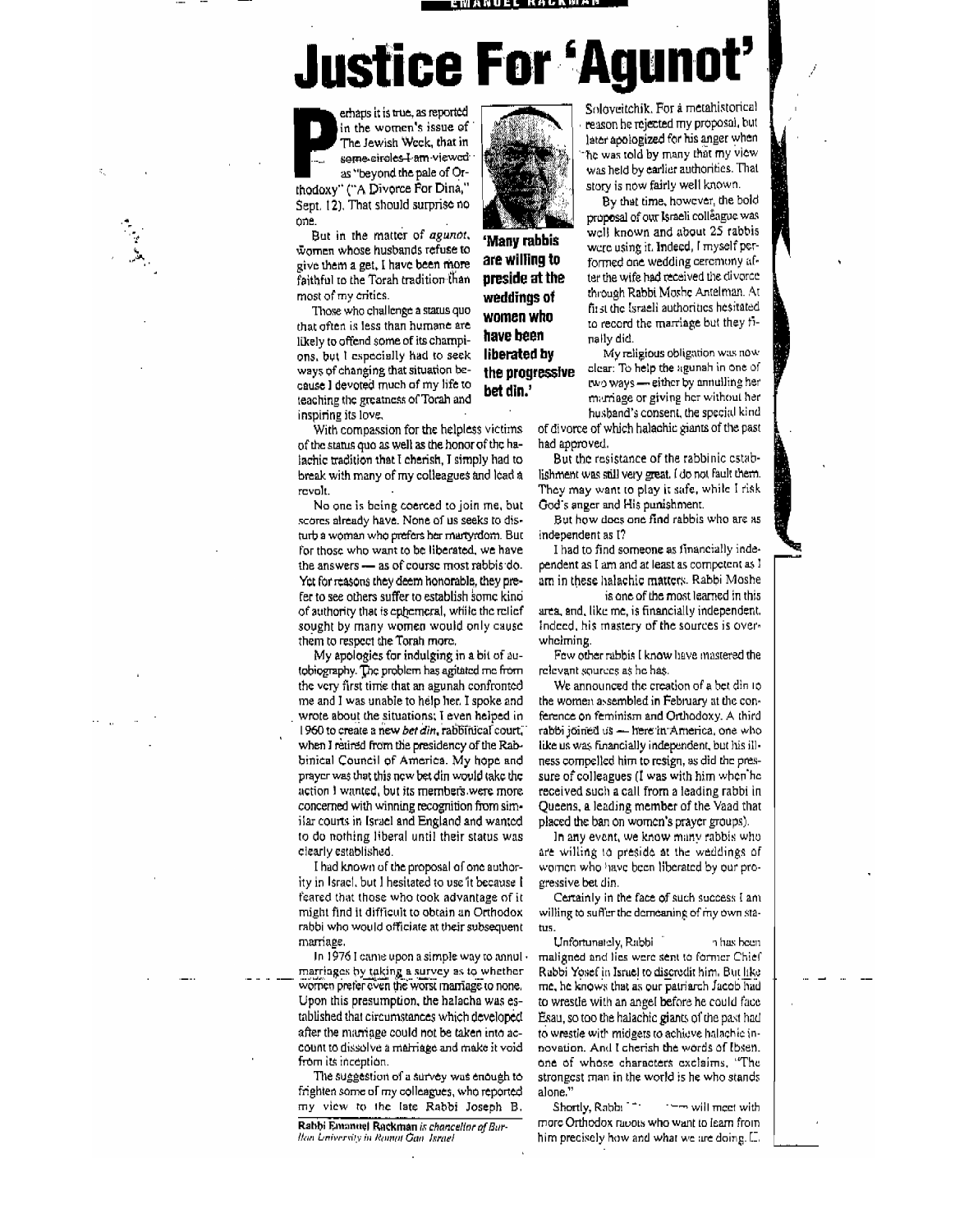# **Book 38**

**N etzech Israel Lo Ishaker Eternal Israel Does Not Lie Moshe Siselsender**  Dynamics of Jewish Marriage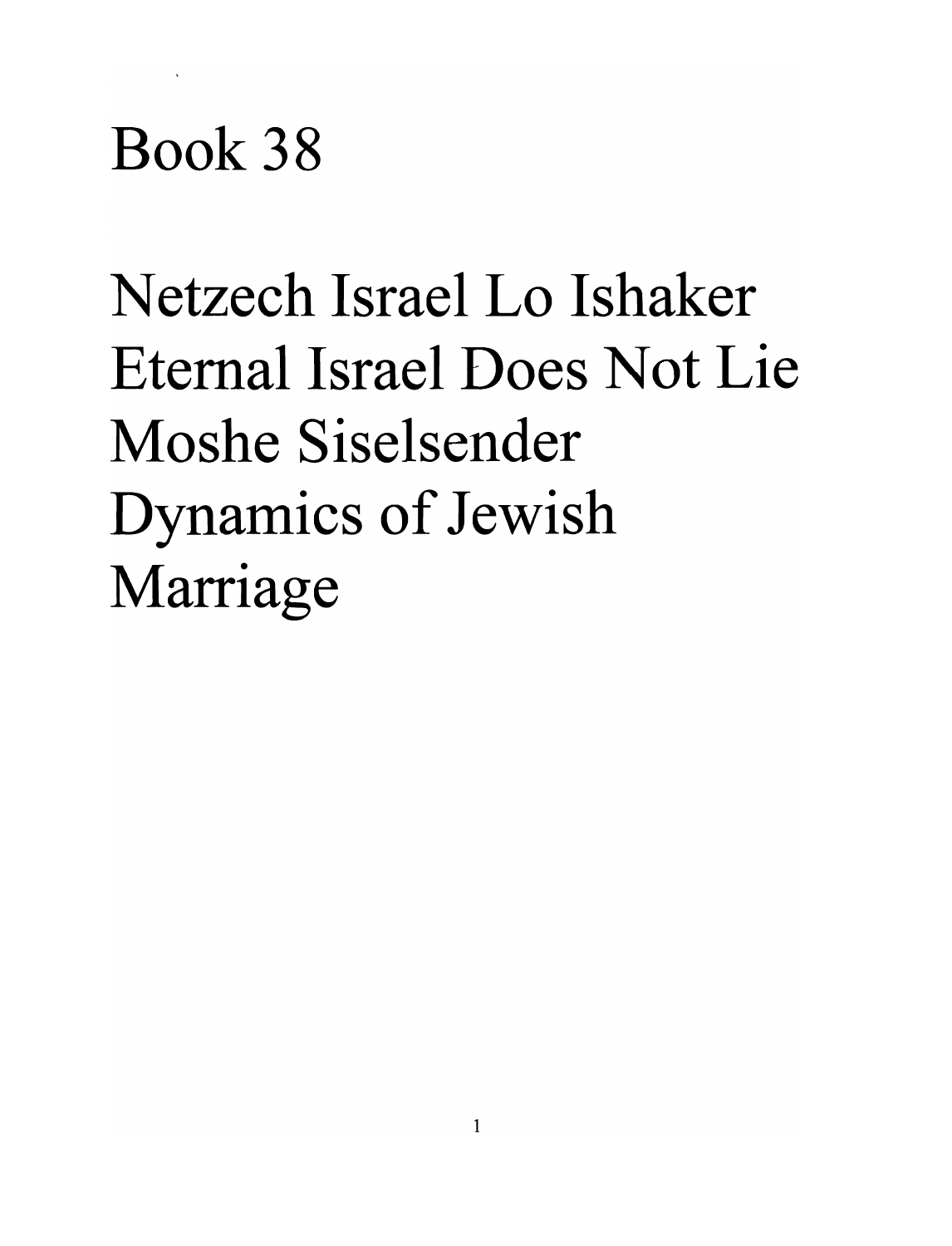All of mankind are God's children. We all have one father. God has no favorites . God loves all his children the same. Each man/woman born or to be born is Chosen and is a member of the Chosen people . However God has different laws and standards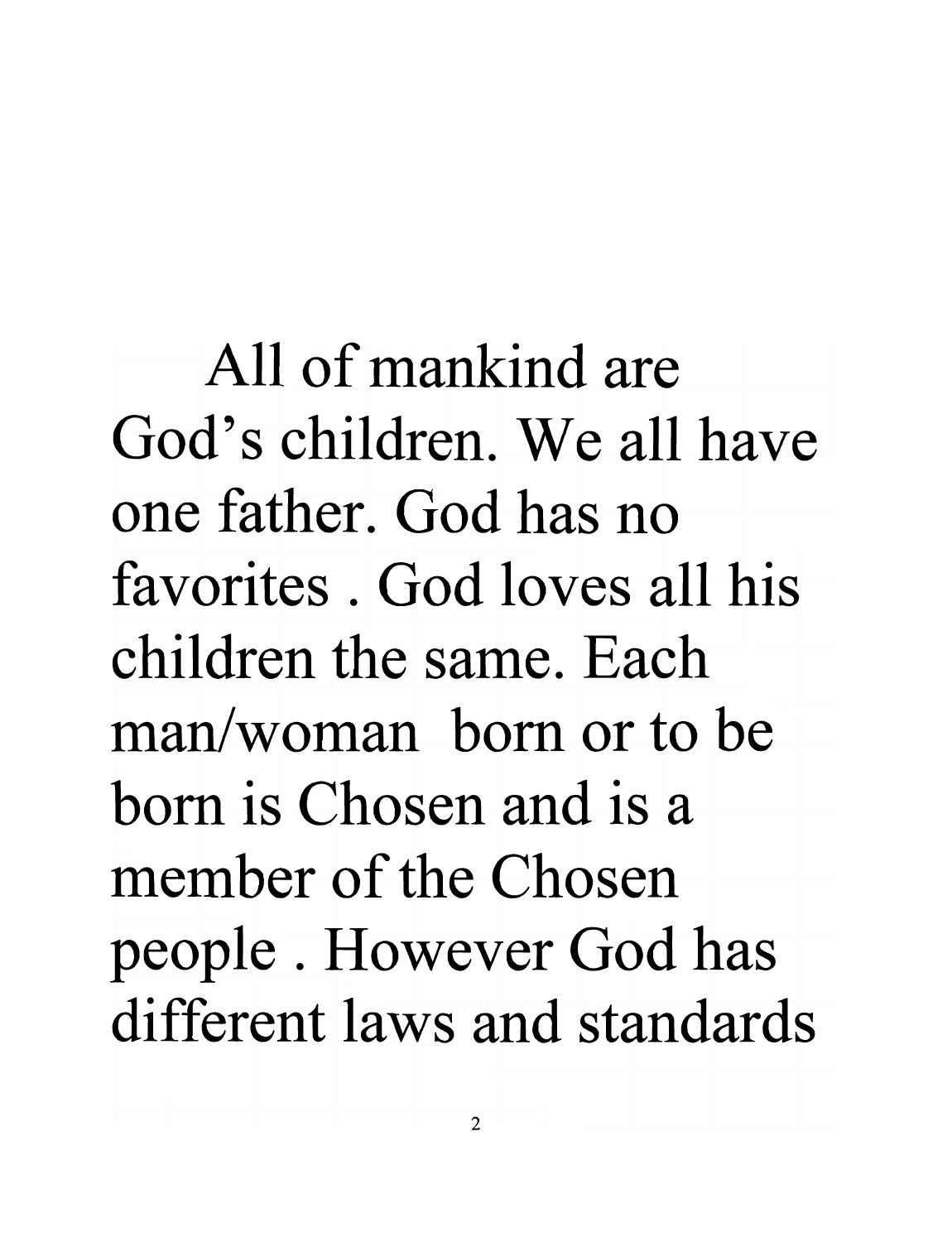for each group of his Chosen people. God created the souls and bodies of all non Jews and Jews. Because only God created all men/women God knows what is necessary for each soul to reach perfection and have communion and become One with God. Rambam Lws of Kings 8:10,11 Baylonian Talmud Sanehdrin 59, 64, 105.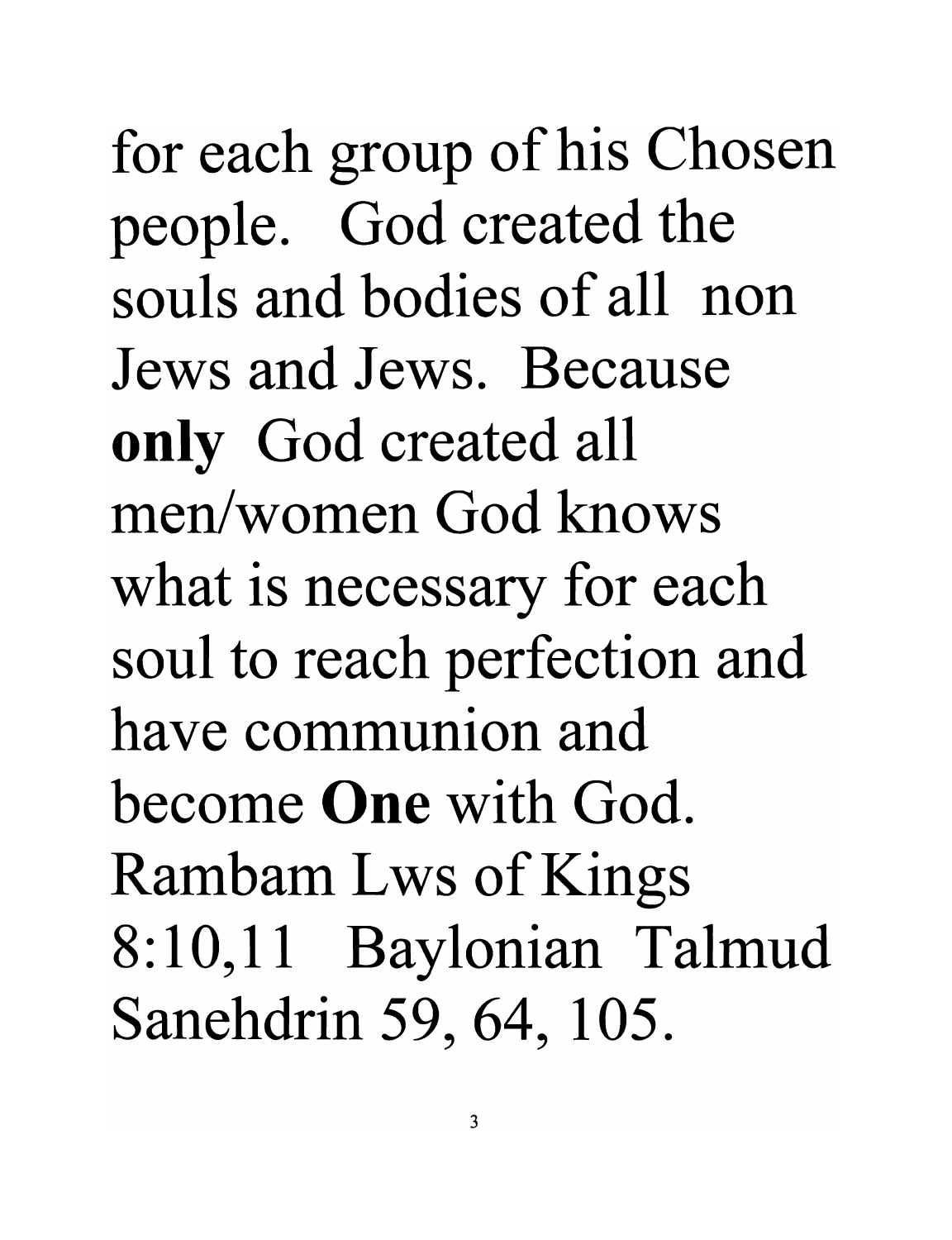Israel and the Nations when each follow the laws given by God for their group to have their soul reach perfection then they become **One** with God. God therefore assigned each group those laws that would enable their Souls to reach perfection.

Every human being non Jews and Jews must- it is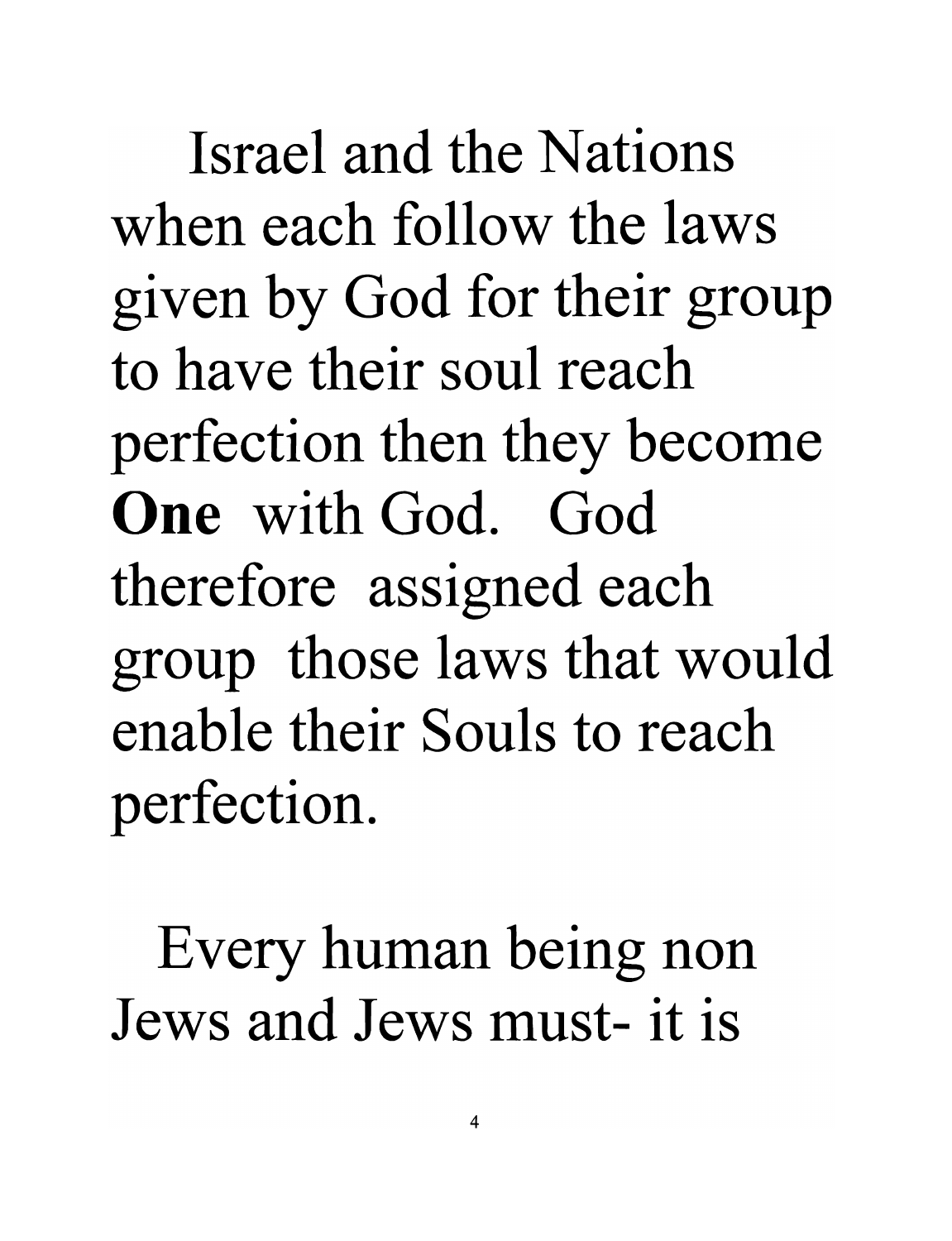mandatory -that each one observes the Seven Nohadite Principles. [1] Not to worship idols. Not to believe that the idol possesses power to curse harm or bless -benefit. Man/woman must therefore appease the idol and worship the idol. [2] Not to curse God [3] Not to kill. [4] Not to steal . Not to make and or give false testimony and as a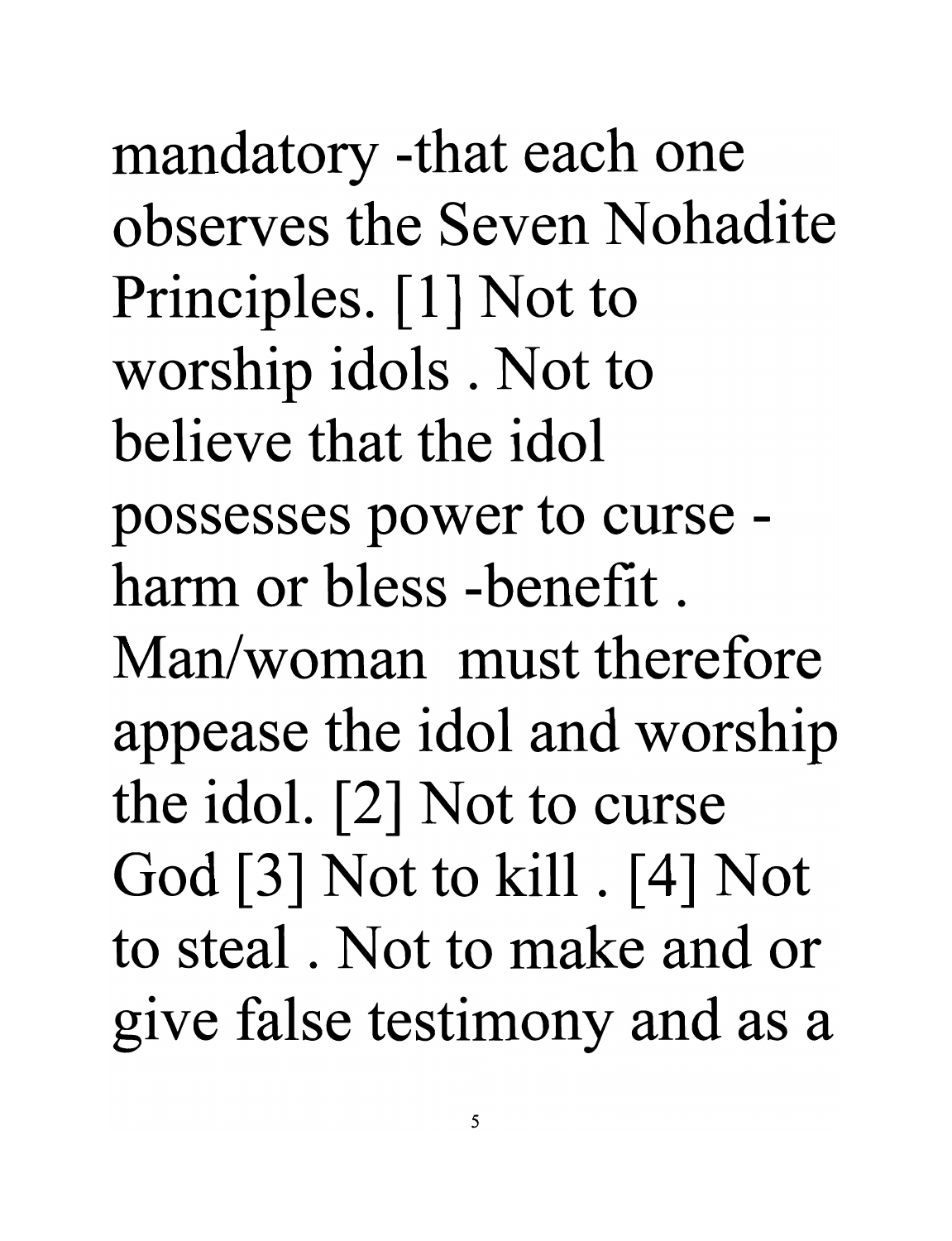result steal or enable others **to steal what does not**  belong to them. Not to create **false narratives and steal an**  other's possessions land and right to live and live in peace. Not to deny the **historical connection of the**  Jew and Jewish people to all **of new and historical Eretz Israel. Judea Shomron Gaza Golan and of course**  Jerusalem are part and parcel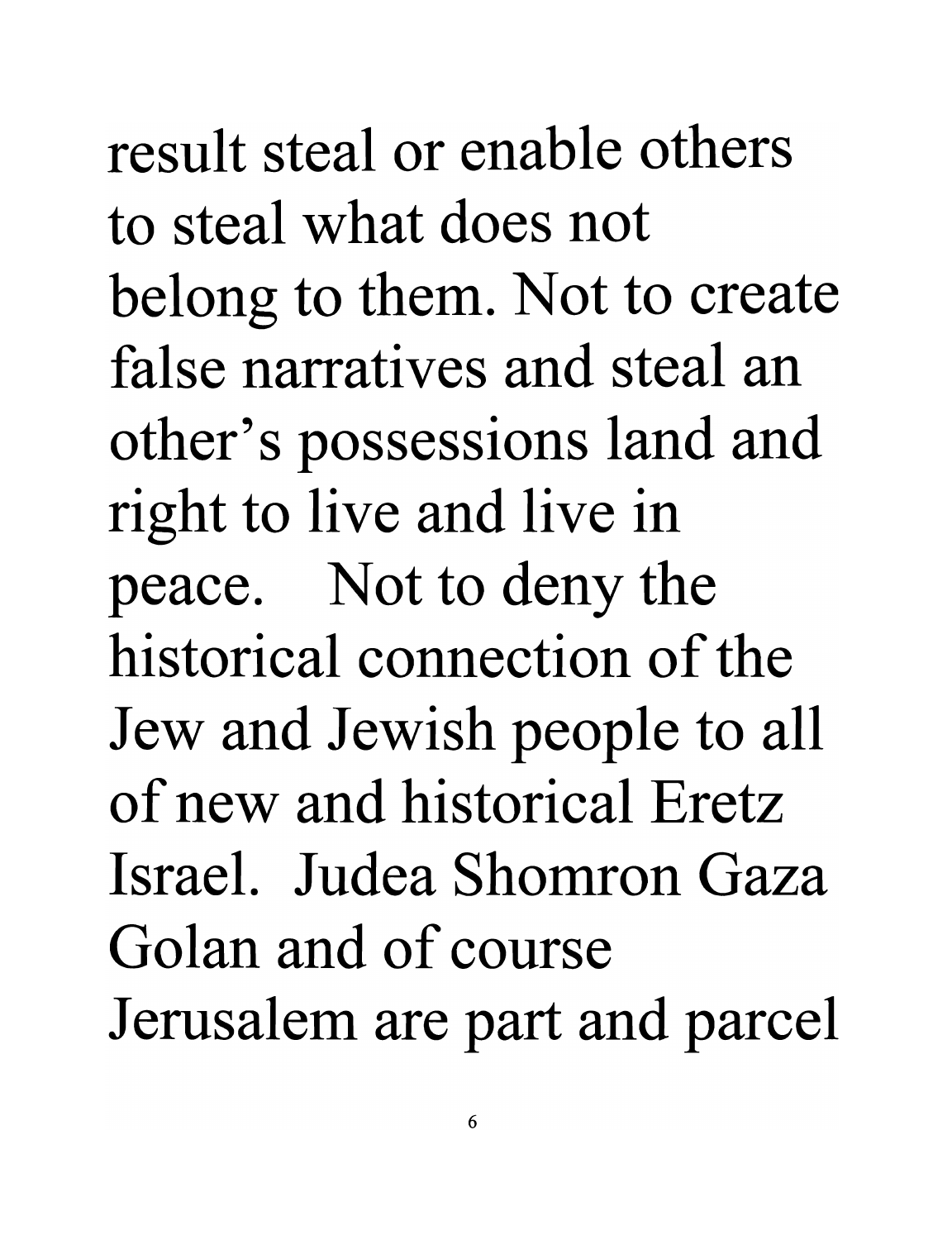of the Jewish people. They belong to every Jew going back to Abraham Isaac and **Jacob. The entire world can stand on their heads and**  deny this a zillion times . This will not change the historical event and promise from God to preserve this tiny area of the planet earth **for God himself. God elected**  to give this tiny strip to the Jewish people. Just like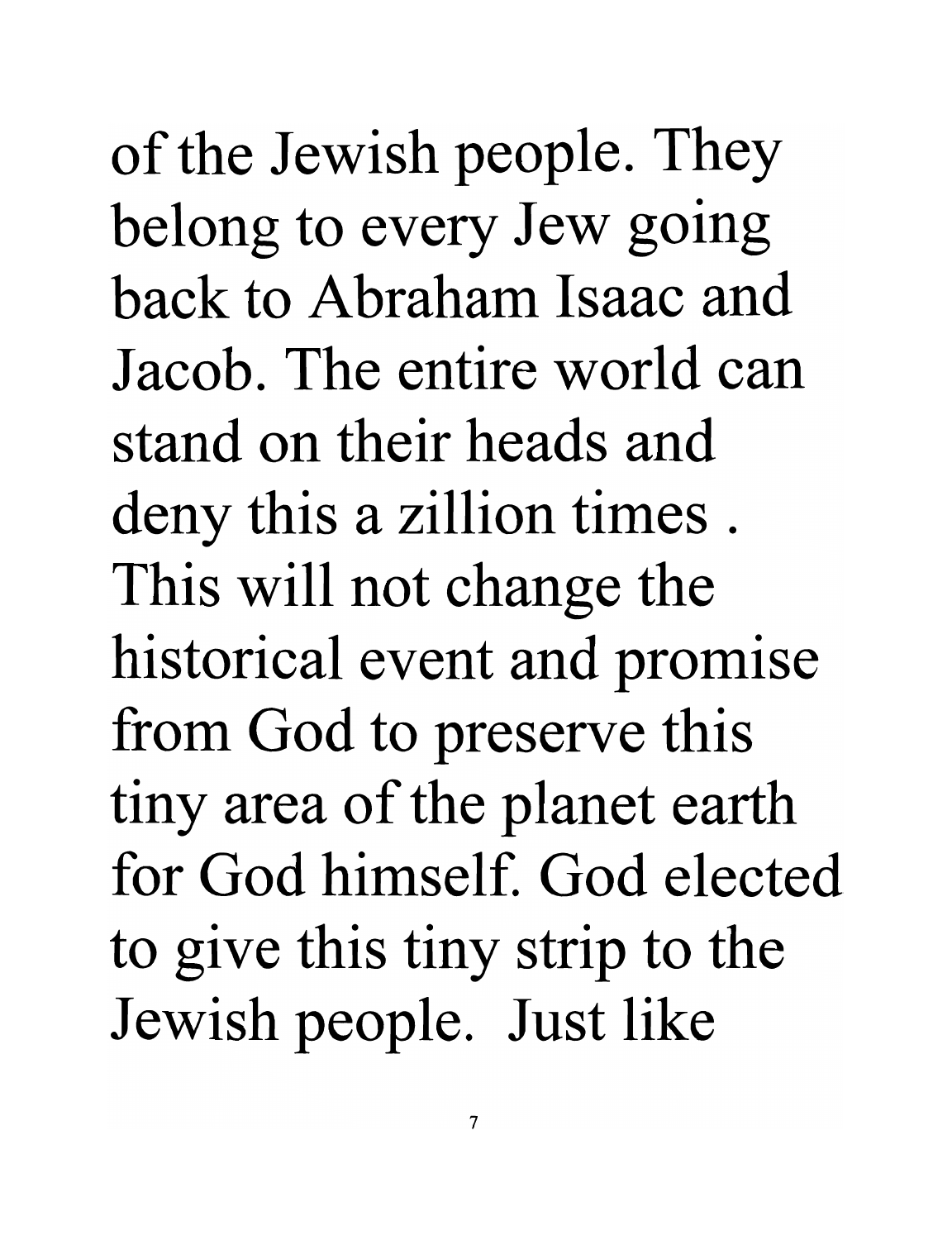**Rockefeler donated in New**  York City the Rockefeler Center as a public domain. Or other wealthy people donate land as a public **domain. However once a week or once a month or**  once a year they stipulate that the public be banned fron entering. This is done in order not to relinquish the **land and have it become**  public property by reason of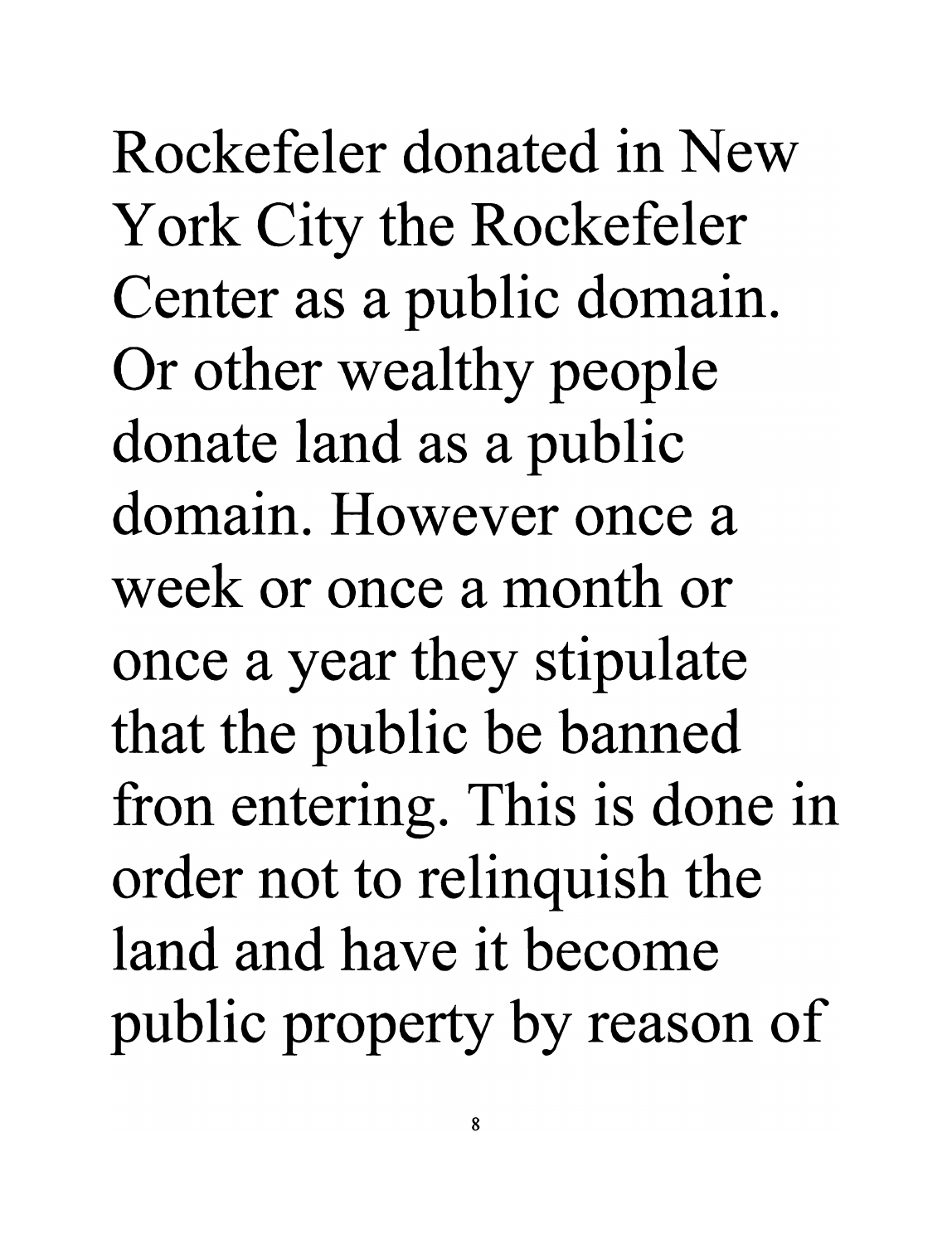uninterrupted and unchallenged use for a period of weeks months or years. Thus the grantor **retains title and enforces his**  ownership . So too, God **created the world and**  permits people to use it. **However God enforces his**  title to the world by setting aside a tiny strip for **Himself. God elected to have**  the Jewish people use this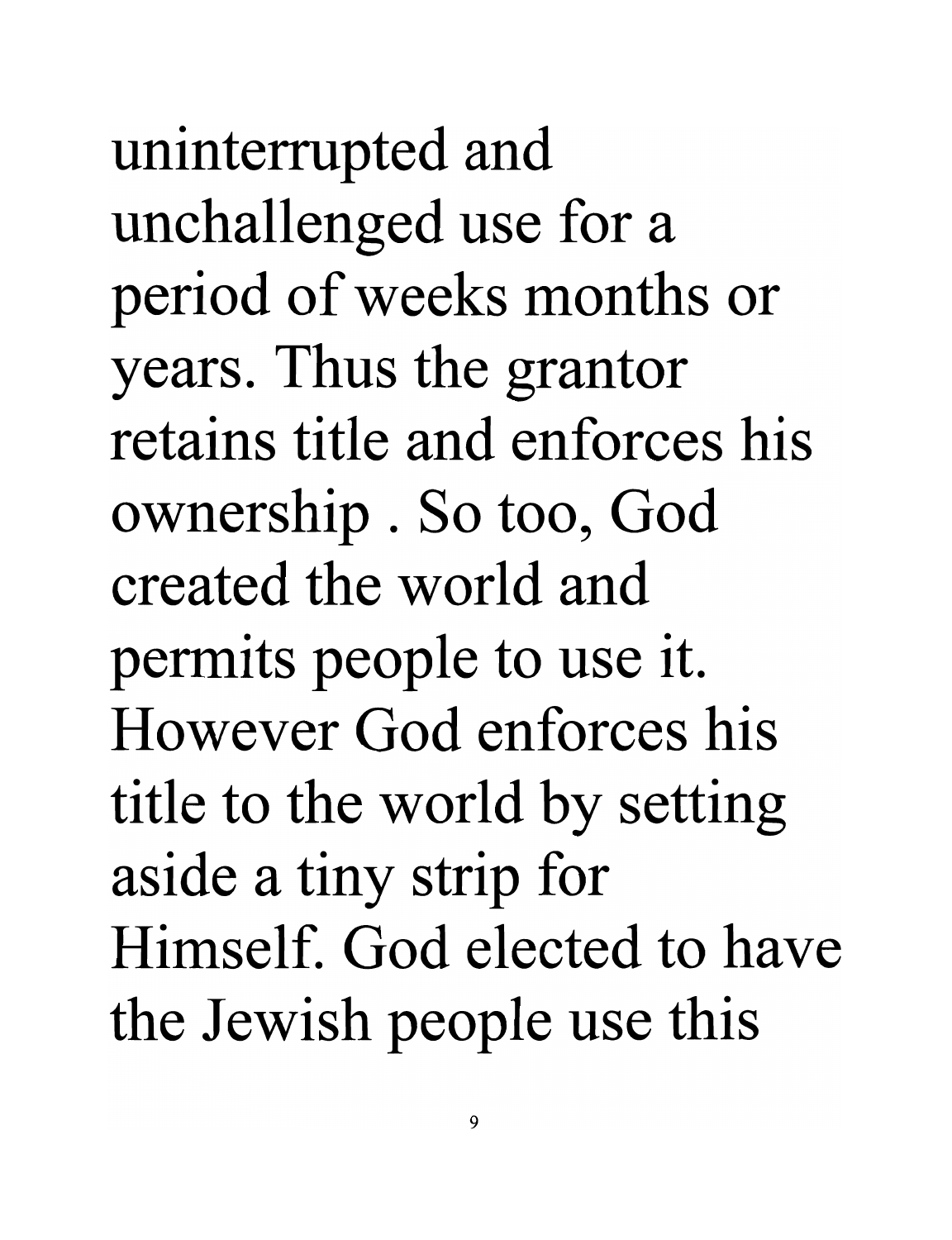tiny strip of land. All other people are prohibited from using this strip of land . Why? Because God does not **have to answer or account to**  anyone else. He is God. He **created the entire universe.**  The world belongs to him. **This is His Will.** 

#### **No United Nations or**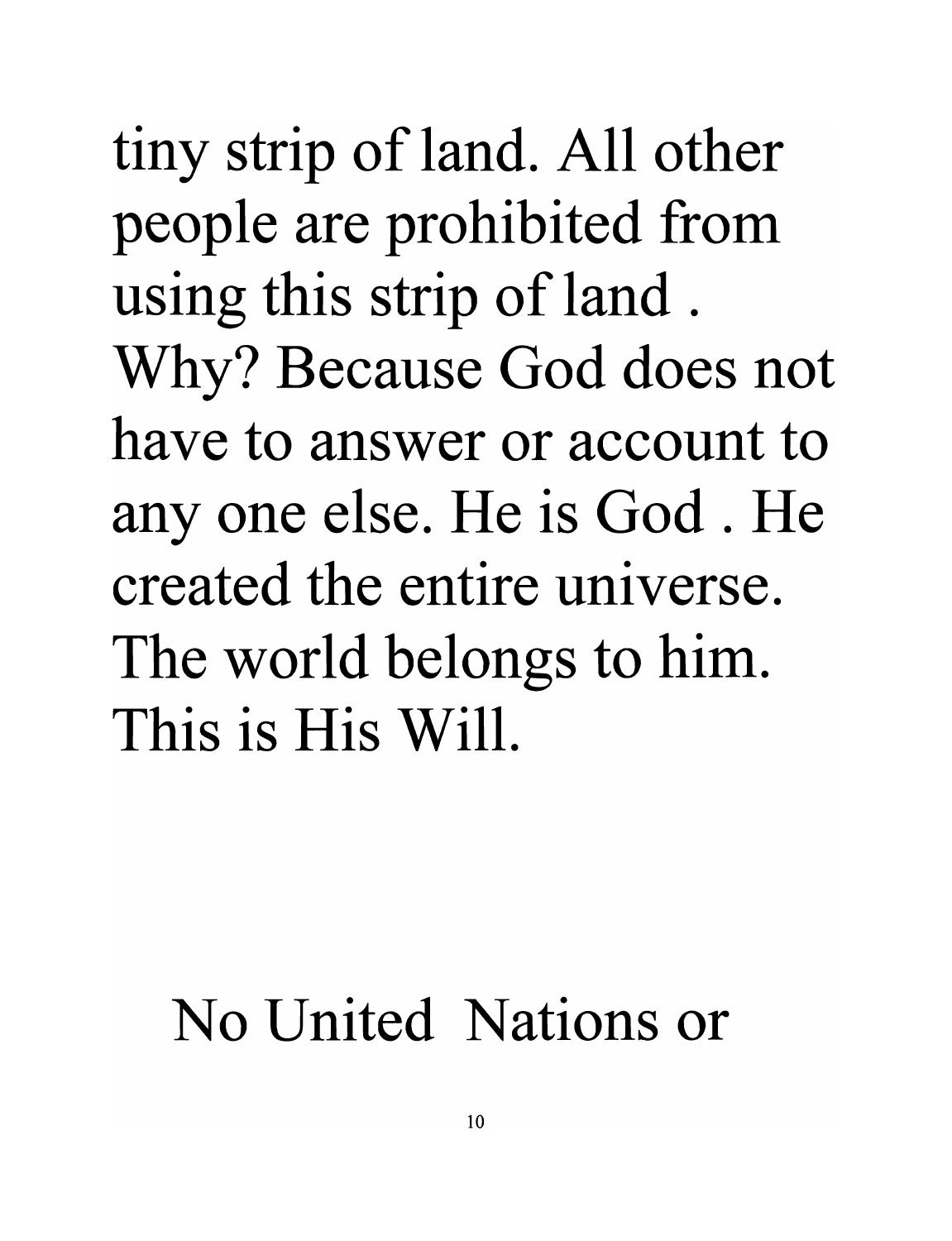Security Council or **President Obama or**  Secretary of State Kerry or **British Prime Minister or**  European Union declaration to the contrary will change and create a new reality. The **artificial never existent**  Palestinians can not be given life to supplant and replace the Jews by the repetition a **zillion times of a their false narrative.**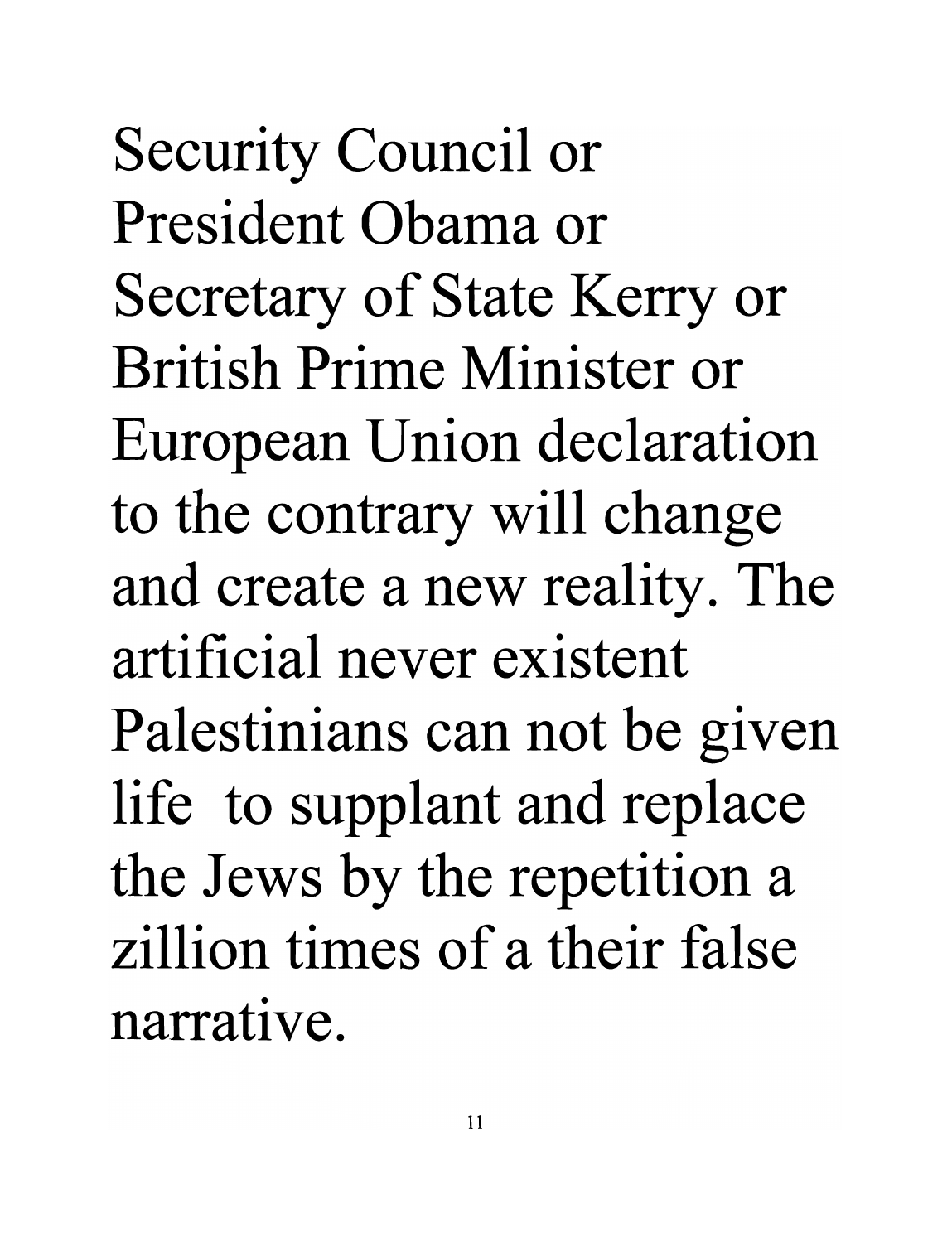Continuing with the seven universal laws the Nohadite **laws -**

[5] Not to commit adultery . [6] to legislate **laws and establish courts of**  law and police and army to **enforce the laws.** 

[7] Not to be cruel to **animals. Not to tear and eat a limb of an animal while**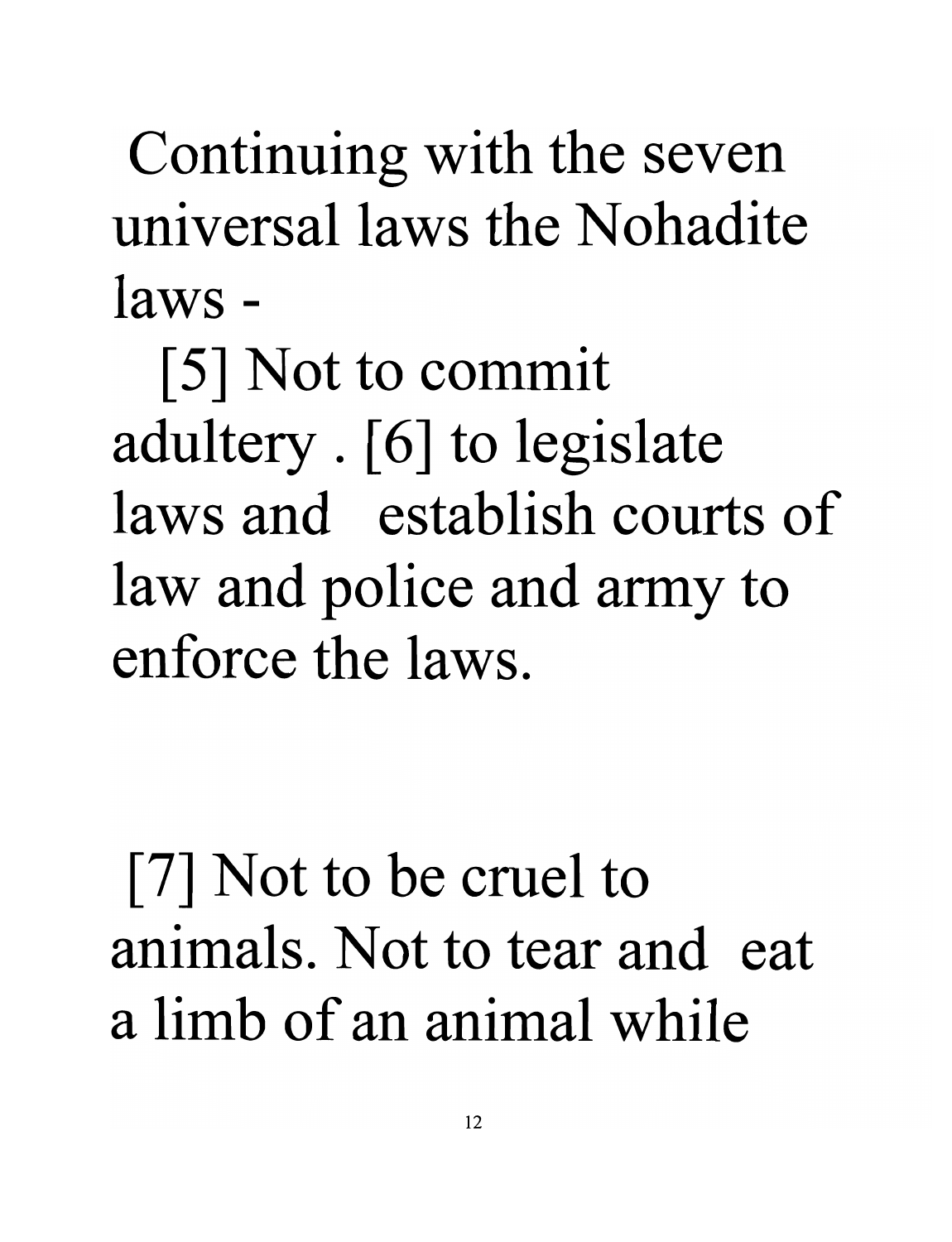the animal is still alive.

All creation existed in the mind of God before time and space were created.

# That PER SE DOES NOT MEAN THAT ALL CREATIONS EXISTED. NOTHING EXISTED OTHER THAN GOD. It does not make all the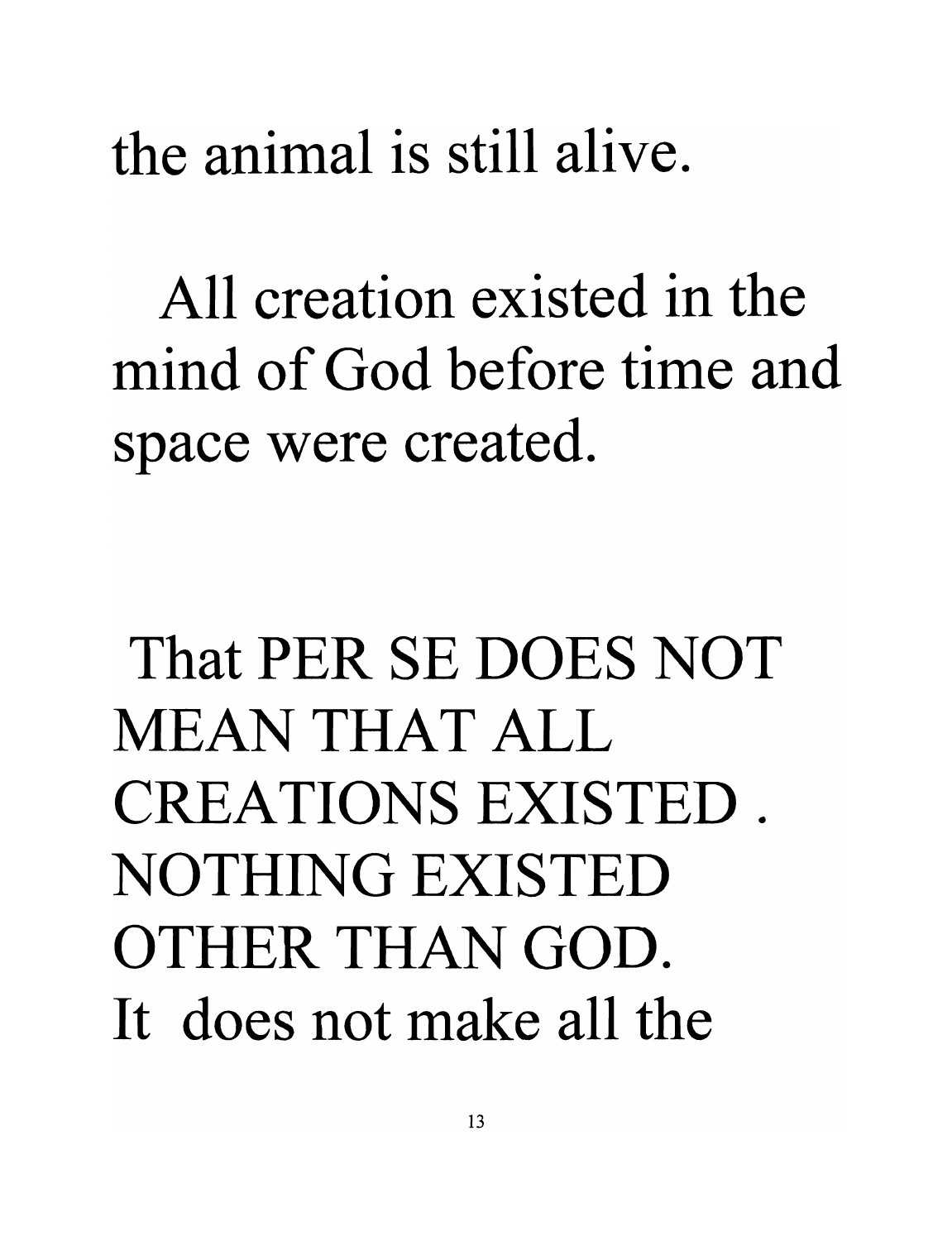universe gods like the ancient pagans Aristotle and **later the Pantheism of**  Spinoza and modem atheists postulate.

Modem atheists just drop **God and leave** natural laws and the earth as a god. There **exists no demands made on**  man/woman by the gods .

However, all these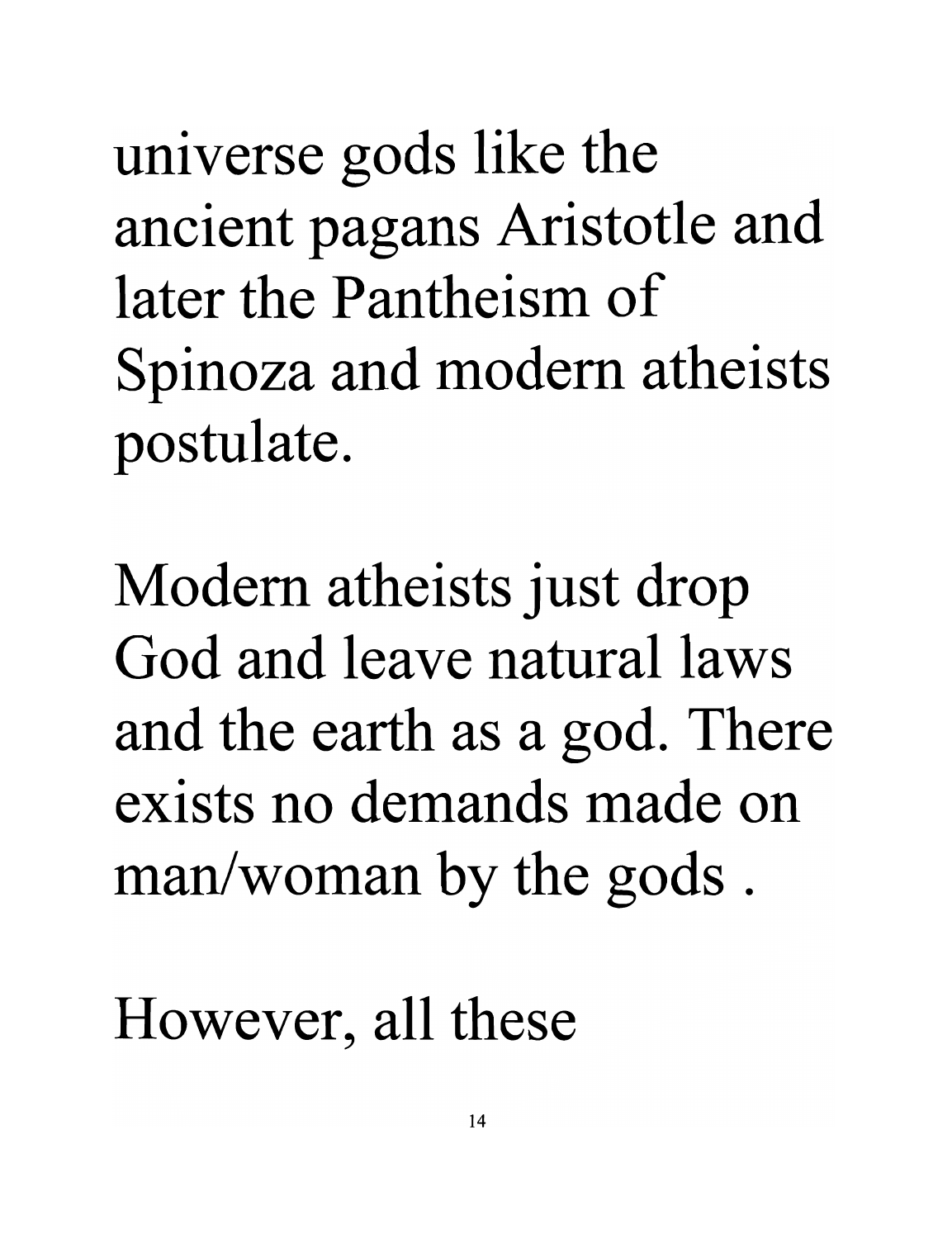mentioned philosophies are false. All that the concept that God always had the idea of creating the universe and that idea is timeless just like **God is timeless means that**  God always **WANTED to Create. However when God elected to bring his ideas to fruition He CREATED.**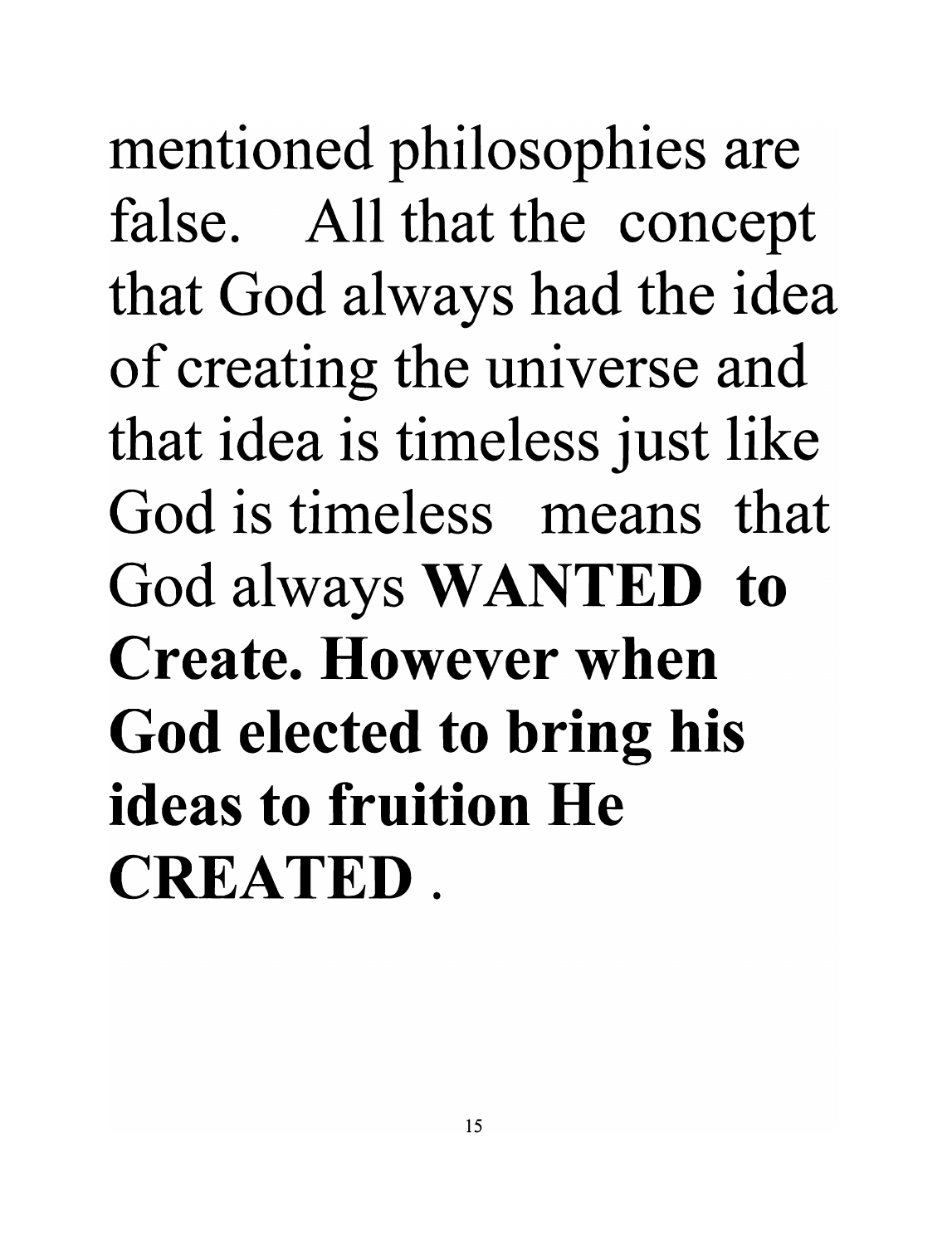All of the universe are God's handiwork. None could evolve or remain one split second with out God's approval and God's Providence.

God used the Attribute of Elokim Midot Hadin -the Atribute of Power Hateva-Natural Laws - as well as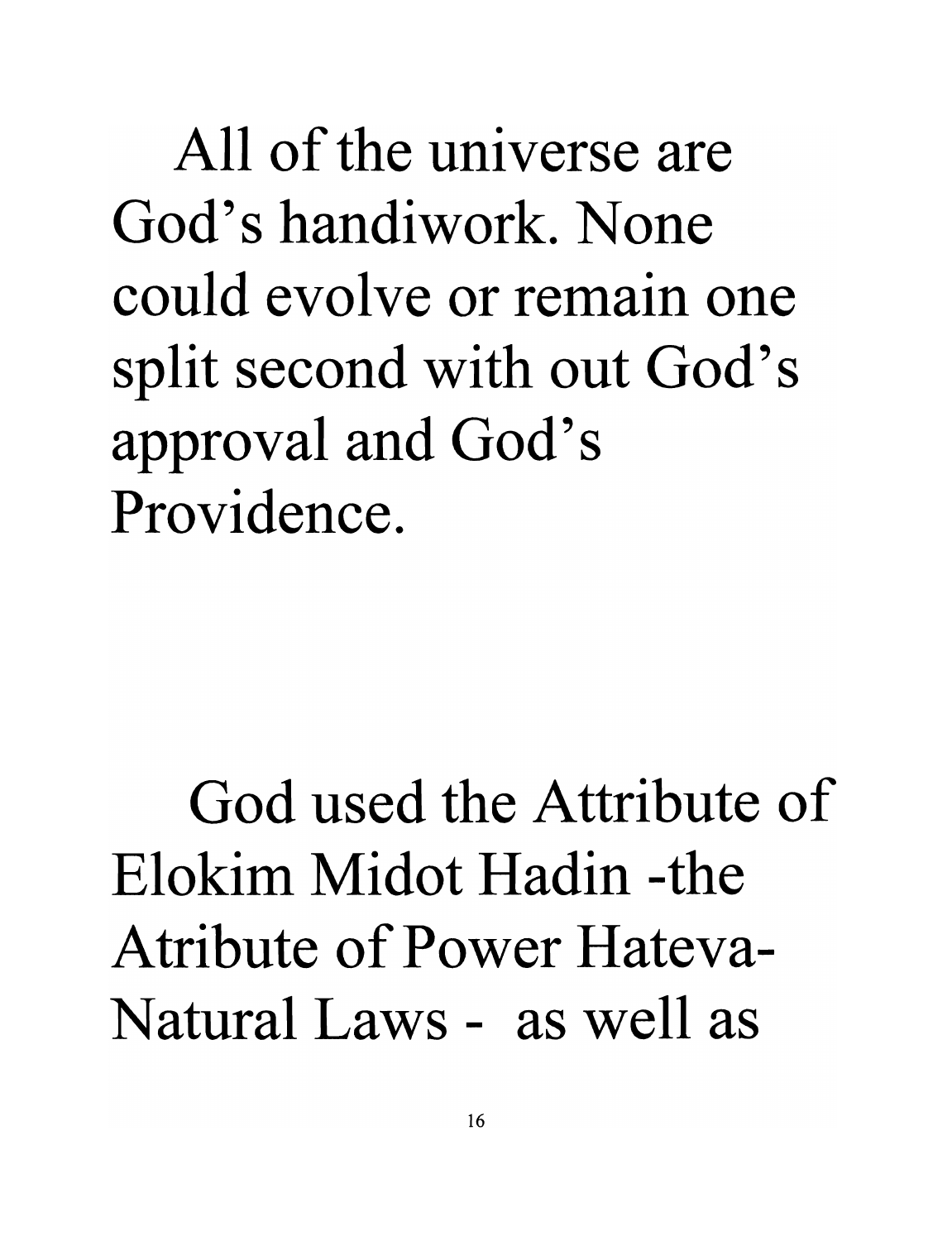the Attribute of Yud Kai Vov Kai the Attribute of Compassion and Equity at the instant of creating the universe. God knew that the world could never remain if the all men/women would be subject to the strict consequences of Midot Hadin natural laws and Power of God. God knew that all laws must be bent and fused with Midot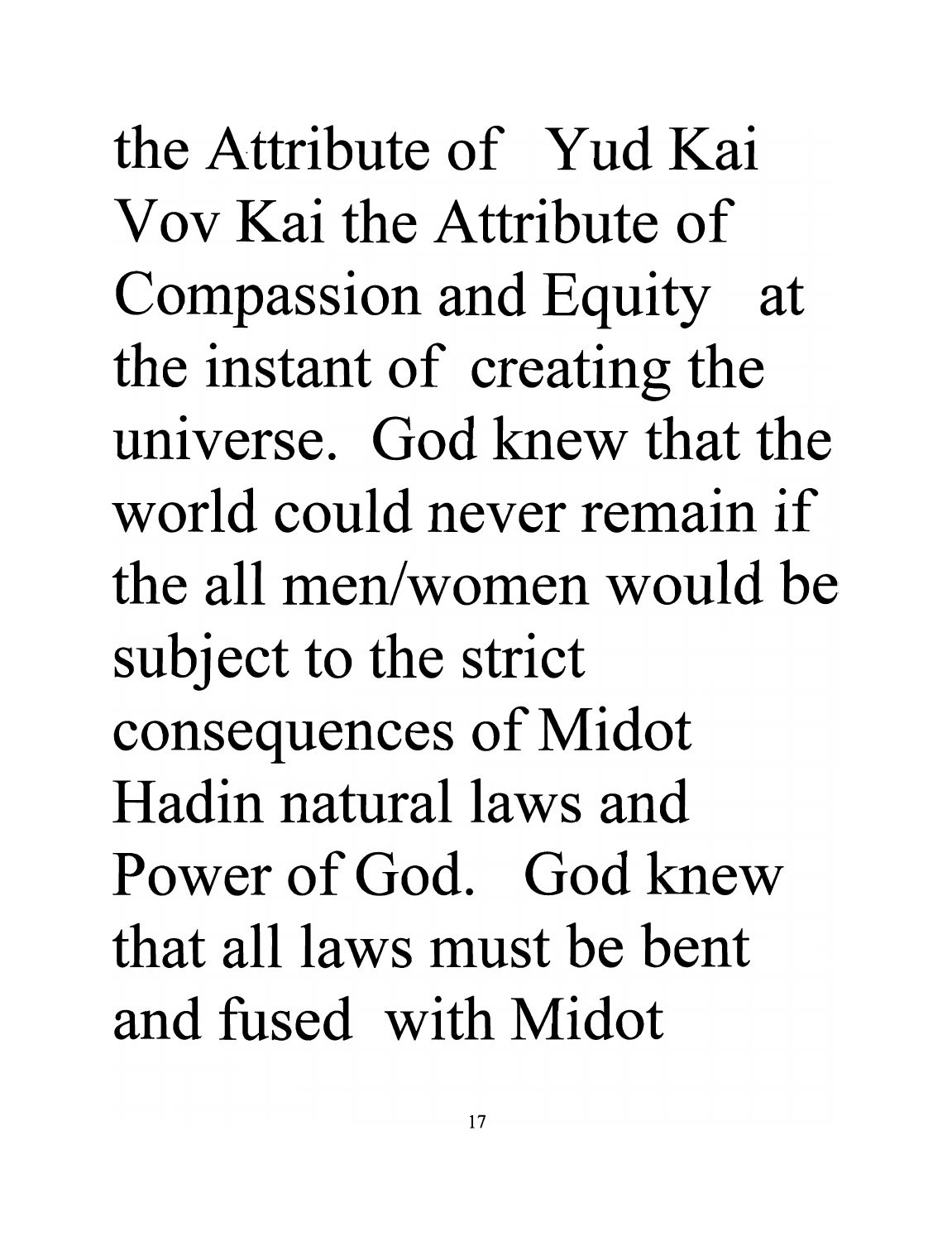Harachamim - with the Attribute of Compassion forgiveness and mercy to an obstinate and stupid mankind.

In Hebrew the numerical value of  $E$ lokim  $= 86$ .  $Aleph=1+Lamed = 30Lamed$ heh = 5 yud =  $10 + \text{mem} = 40$ grand total  $= 86$ 

#### The numerical value of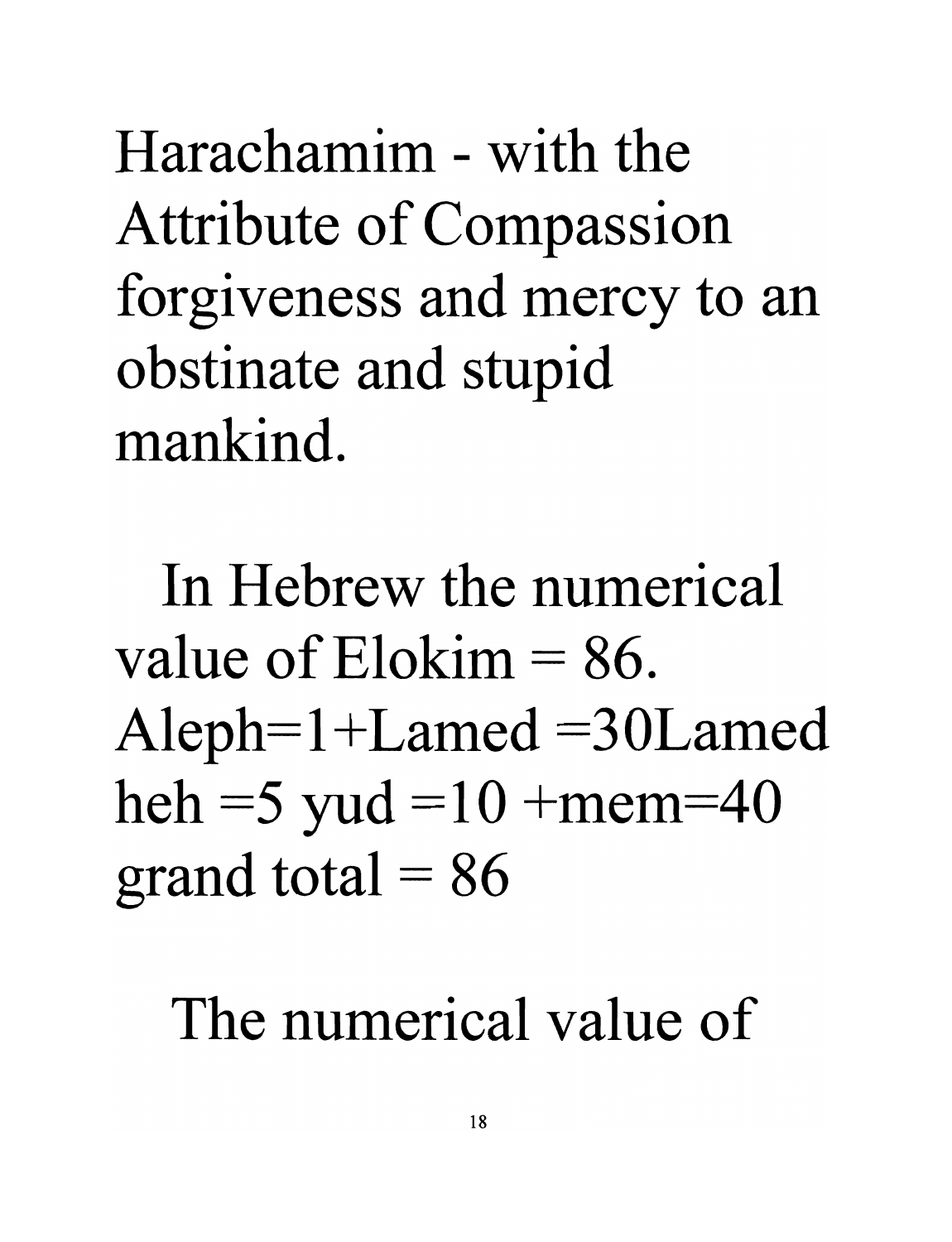hateva  $\lceil$  laws of nature  $\lceil$ =86 heh== $5 \text{ tet}=9+\text{bet}=2+\text{ayin}$ 

 $=70$  grand total  $=86$ .

Scientists today claim that **there exists an invisible force behind the atom. When**  they smash the atom they **discovered an invisible force**  that they called the God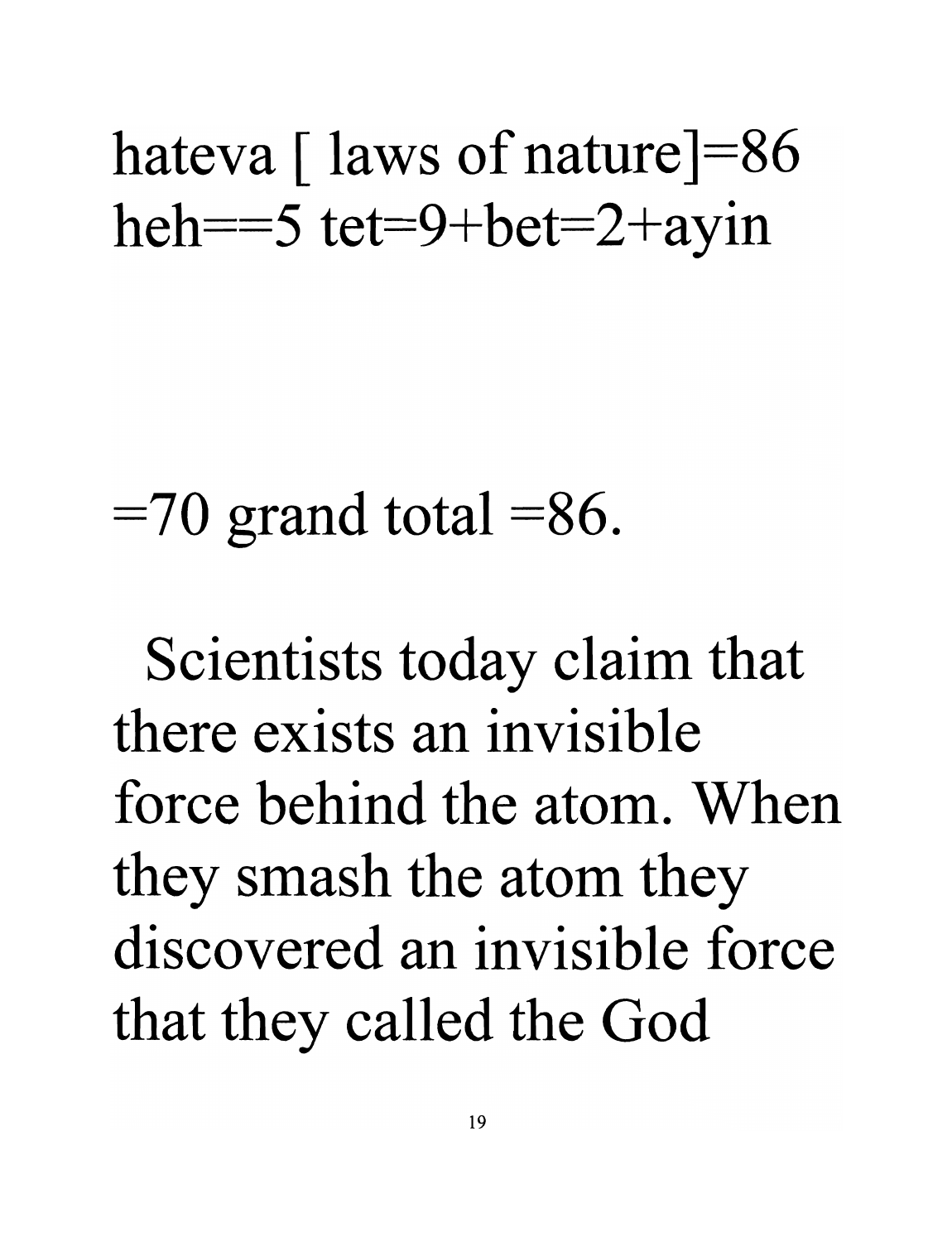Particle. Possibly this force **is what the Rabbis called hateva** natural laws.

**The numerical value of**  Yud Kai Vov Kai= 26.

Thus  $86+26=111$ . This represents the first day **of creation**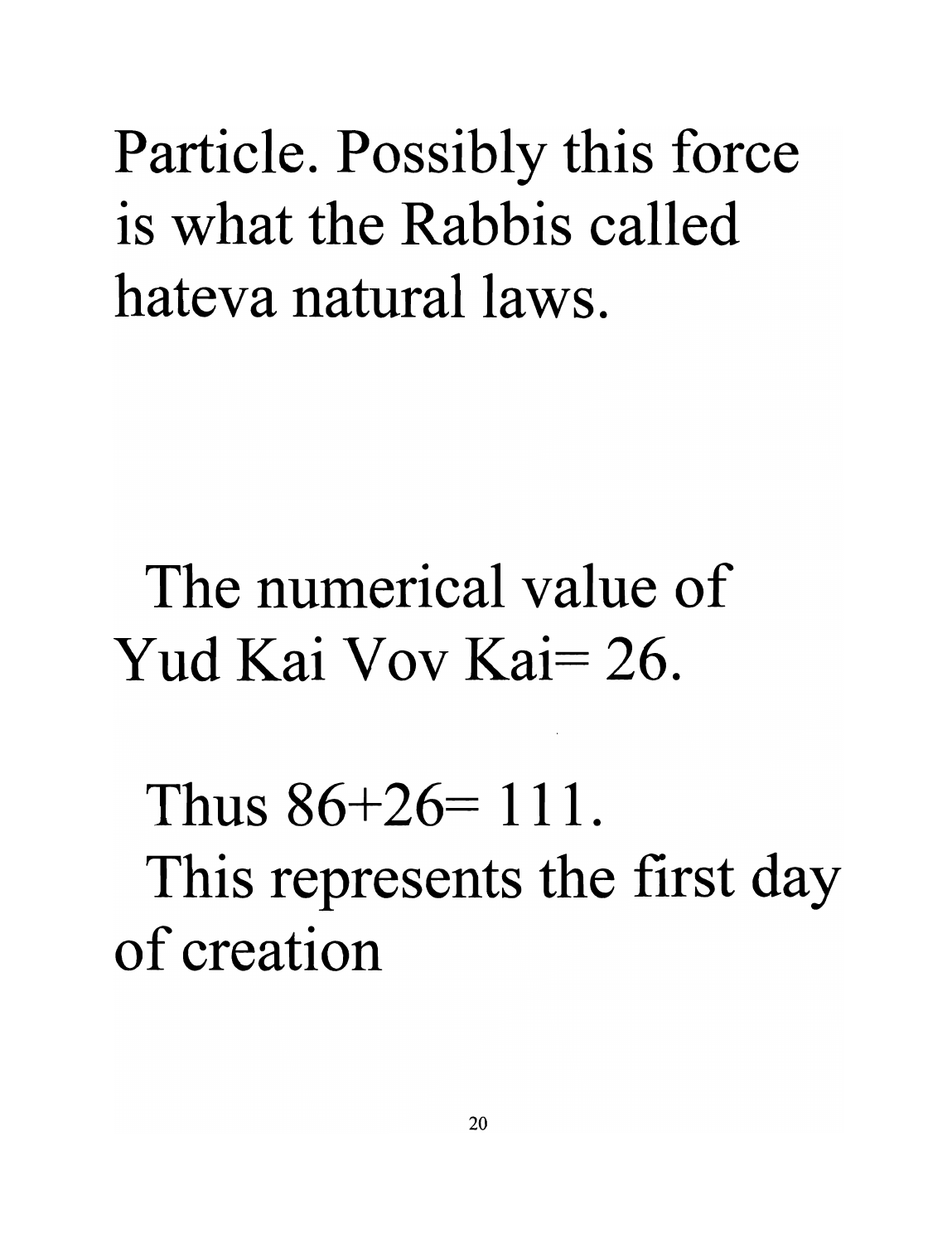When one again combines again both Attributes of **God to the former total ==** 

 $111 + 111 = 222$ 

This represents day two of **creation** 

When one repeats this again

 $111 + 111 + 111 = 333$ This represents day three of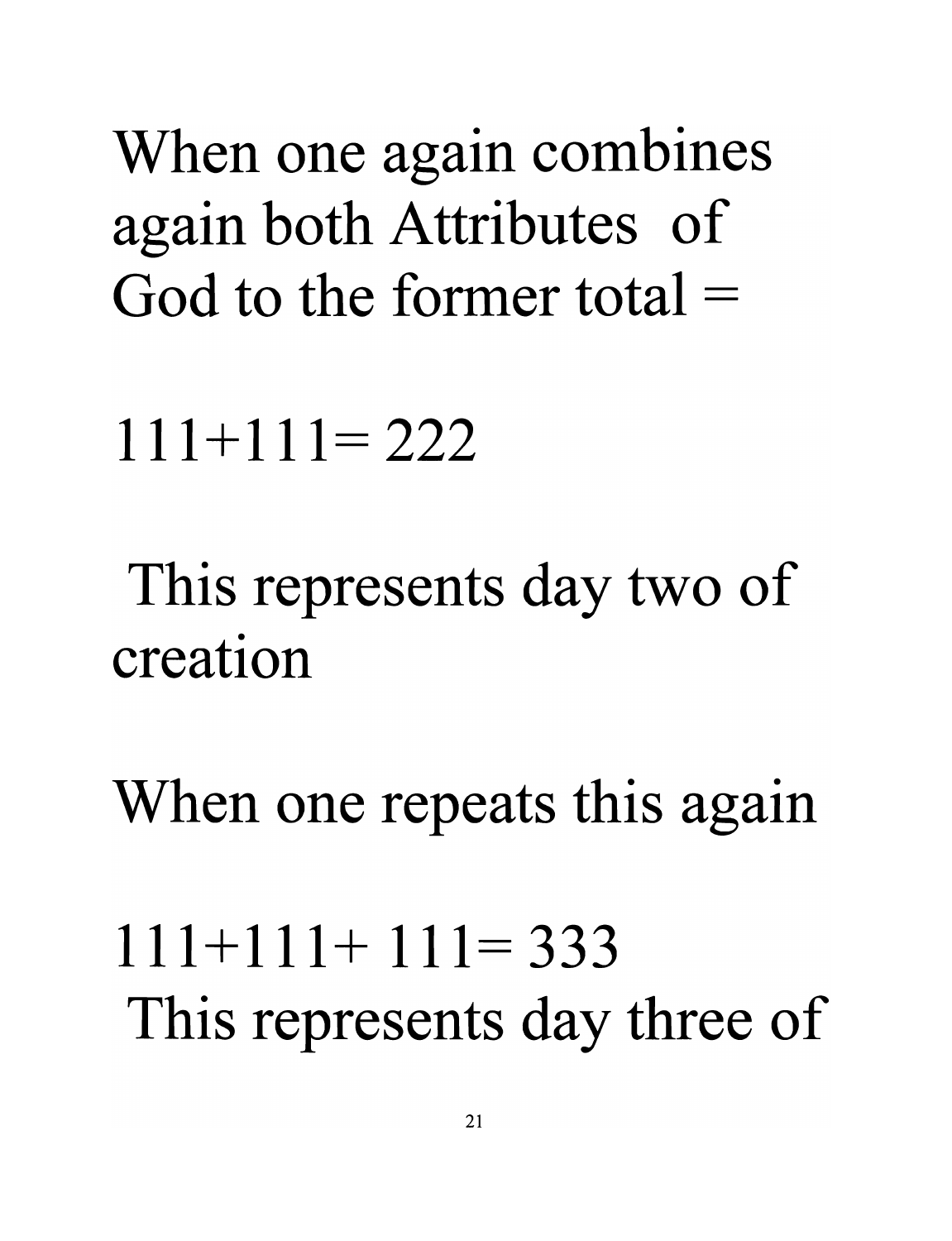#### **creation**

# **111+111+111+111=444**  this represents day four of **creation**

# And **so** forth - **111+111+111+111+111**   $=$  555

This represents day five of **creation.**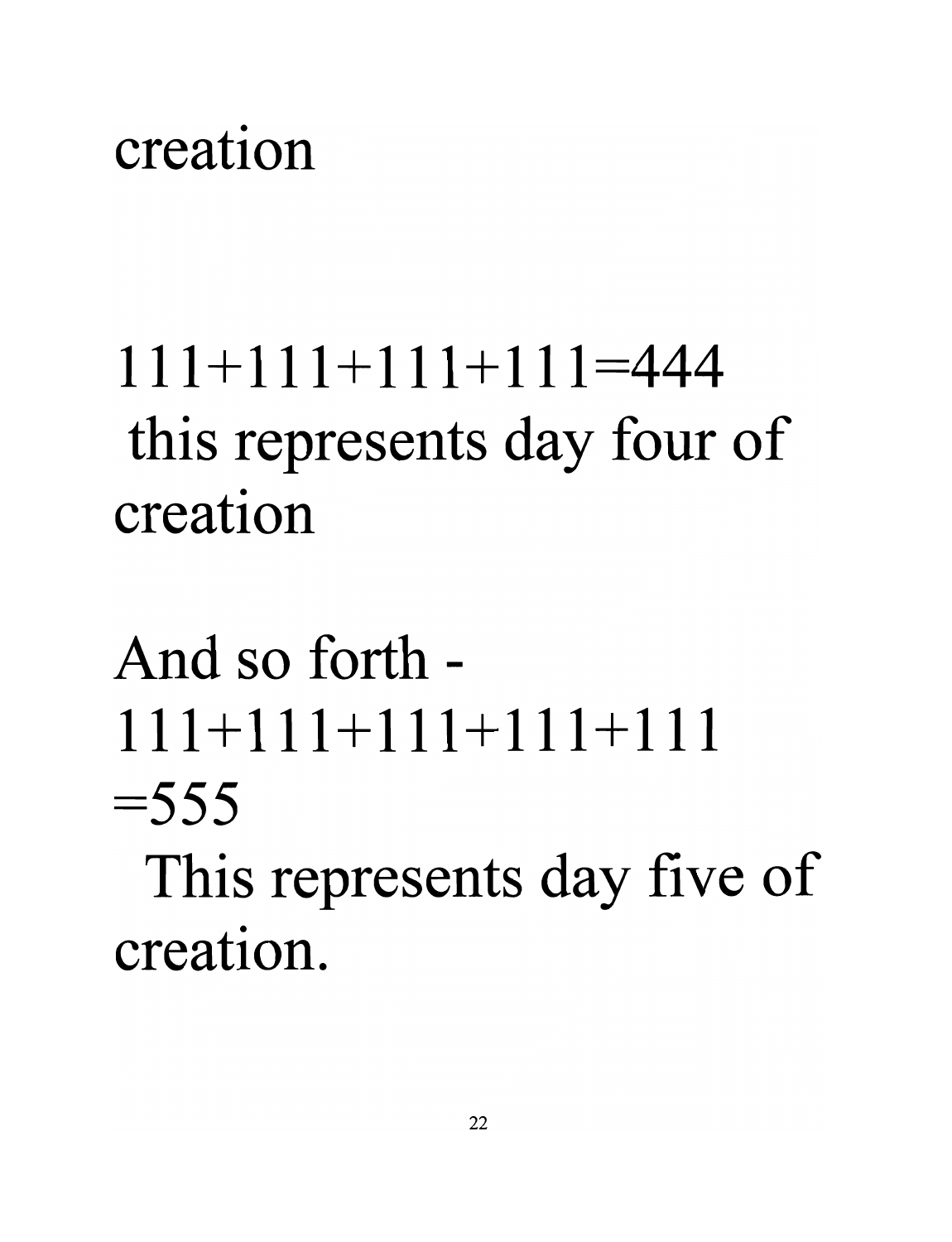### **111+111+111+111+111**   $+111 = 666$

This represents day six of **creation when God created man/woman** 

# **111+111+111+111+111**   $+111 + 111 = 7777$

This represents day seven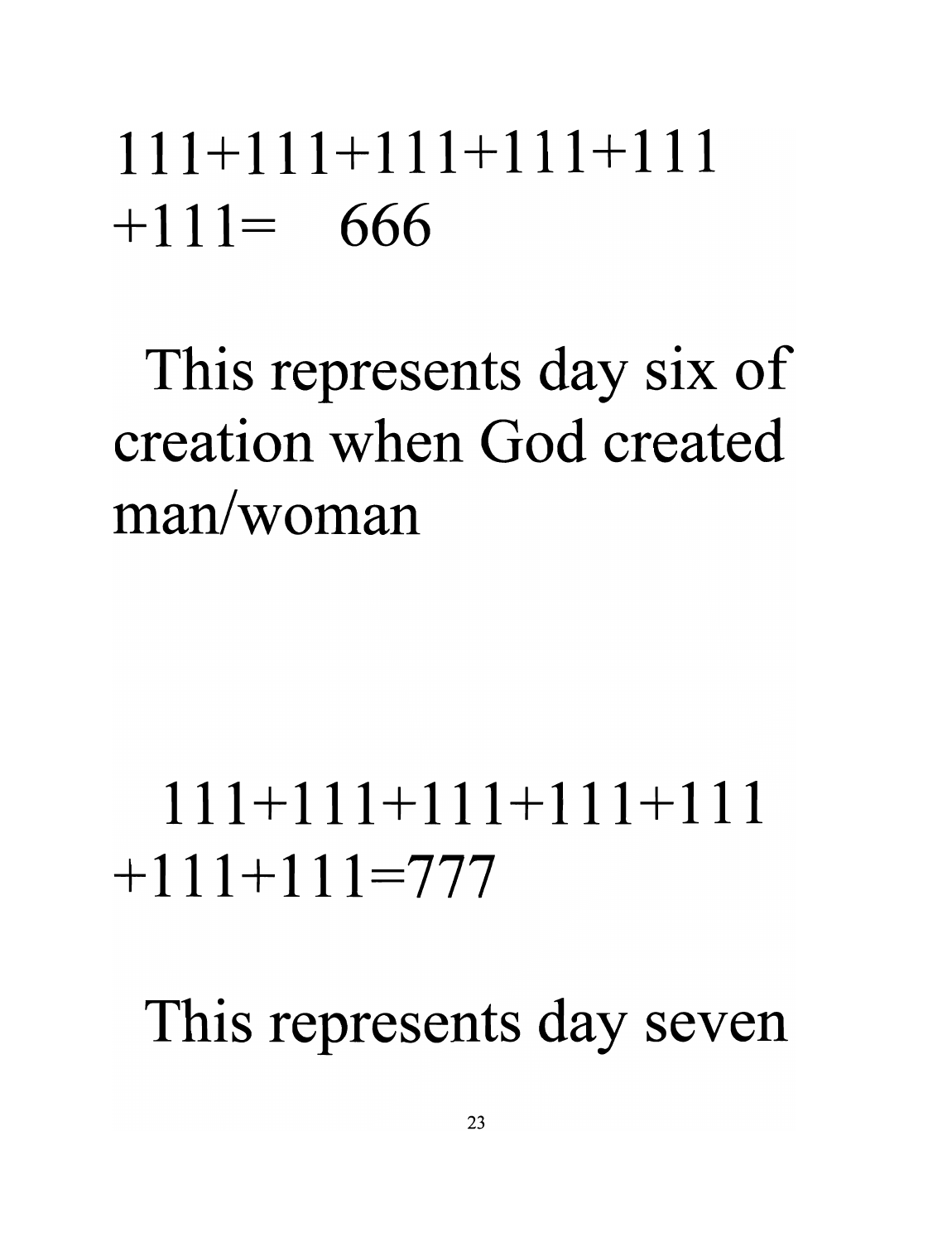when God rested and provided the spiritual value to all of creation.

The Hebrew word for man is Ish. For woman is Ishoh. If one removes the I from Ish and the h from Isho what remains is sh for man and sh for woman. Sh means fire destruction. The vowels I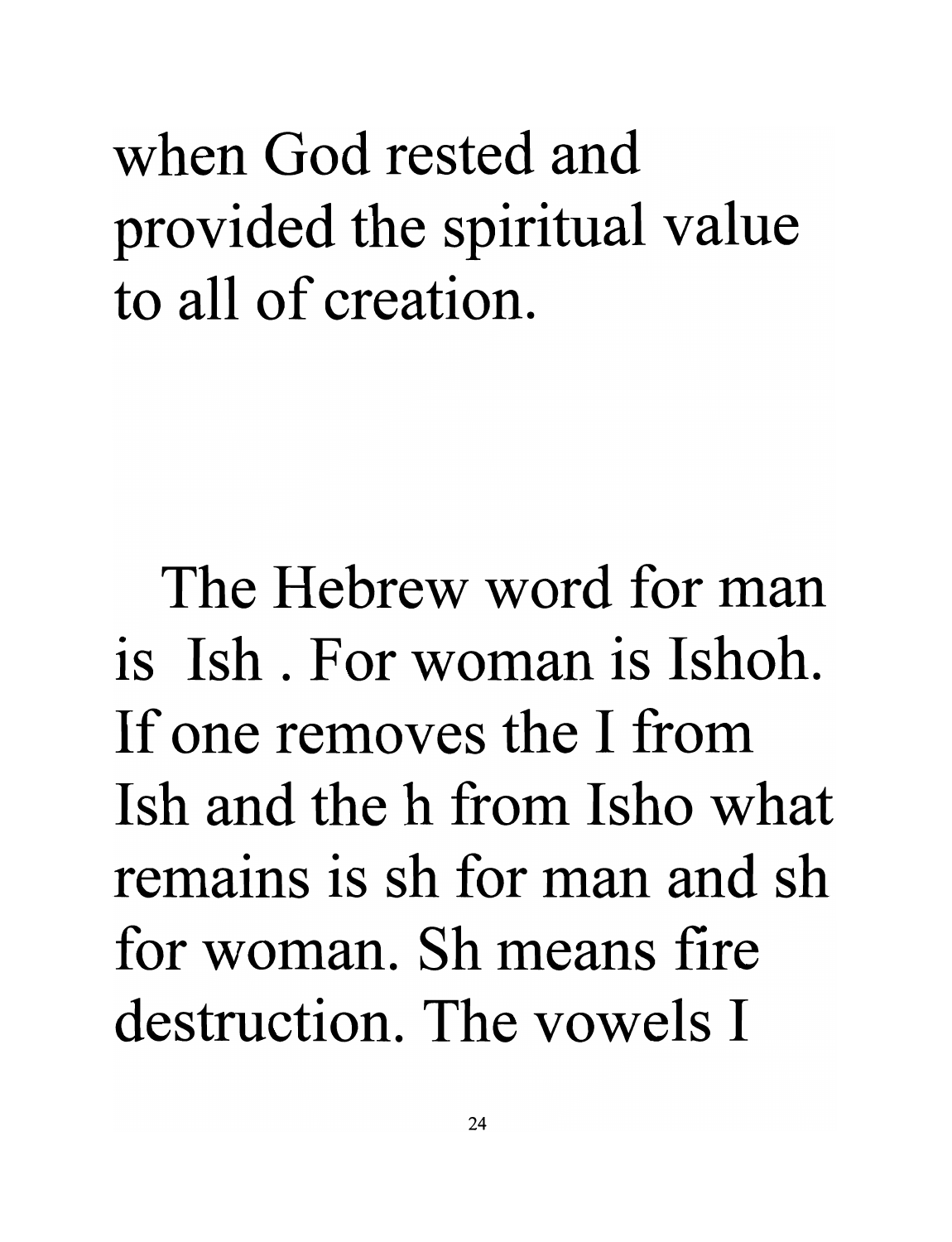and h IH combined means God the source for life and existence -the opposite of ESH- destruction. Thus when man woman incorporate God in their life there exists meaning life . Without God there exists destruction. Thus same sex relationships among males could very well  $=$  the epidemic of Aids and death.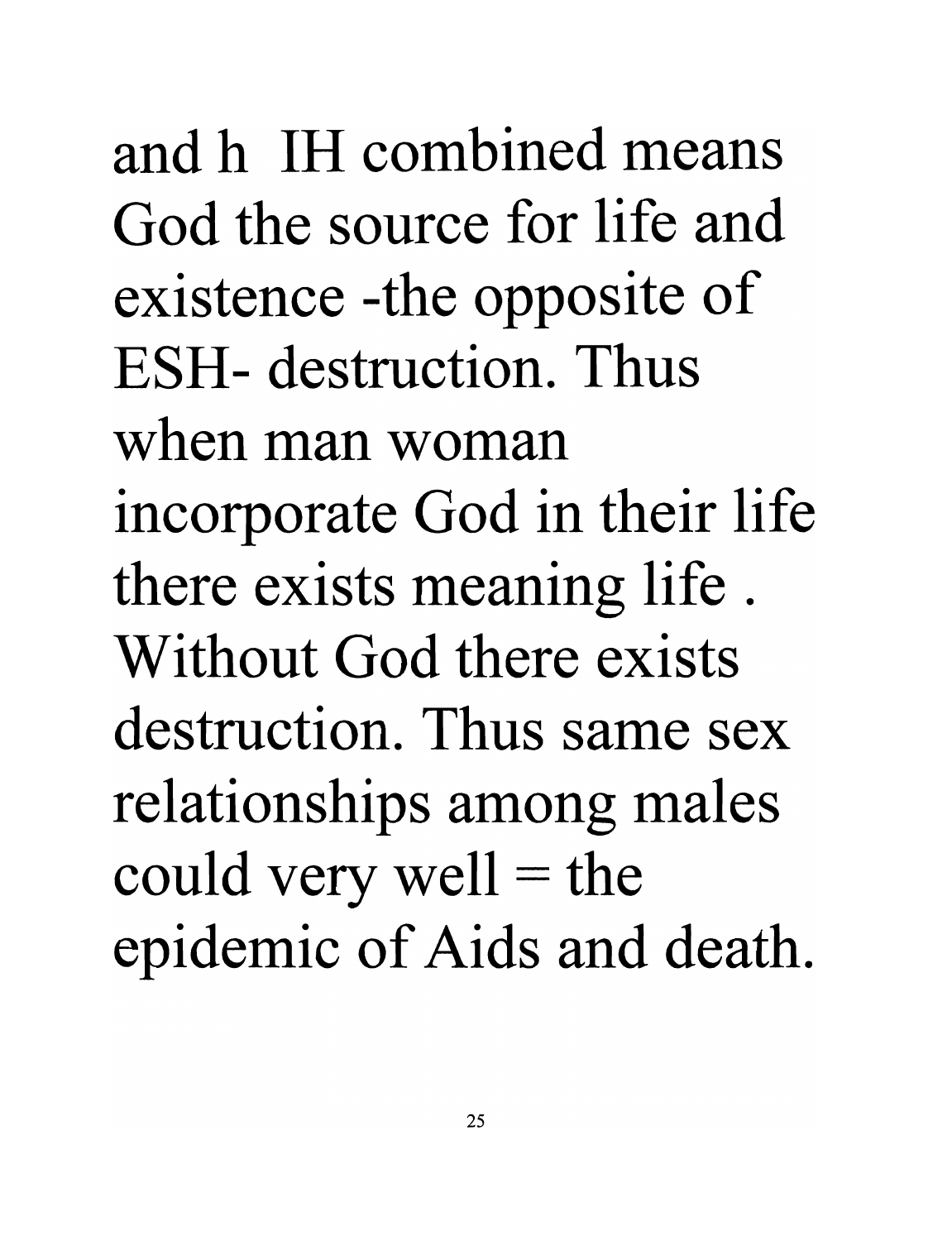When one has multiple sex partners there exists a 25% - 50 % of getting infected with sexually transmitted **diseases that can cause death**  bareness not being able to bear children or suffering pain itching and or unwanted pregnancies and abortions and killing unborn infants that is also dangerous to the **woman.**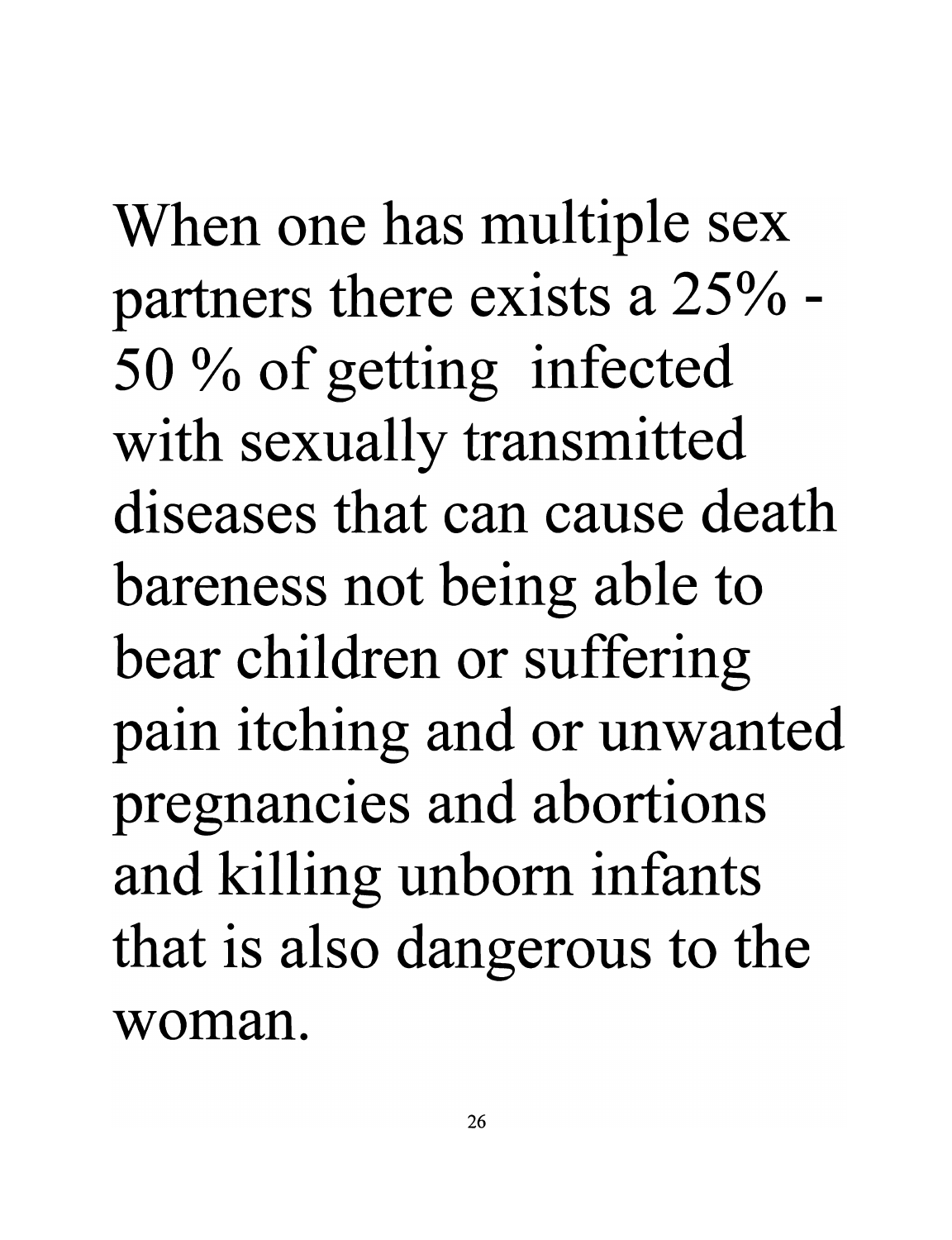The numerical value of Ish or man Aleph=1 Yud =10  $Sh = 300 = 311$ 

The numerical value of Isha or woman aleph -1 shin  $= 300$  Heh  $= 5 = 306$ .

 $Ish =$  311  $Isha = 306$ 

| Total | 617 |
|-------|-----|
|       |     |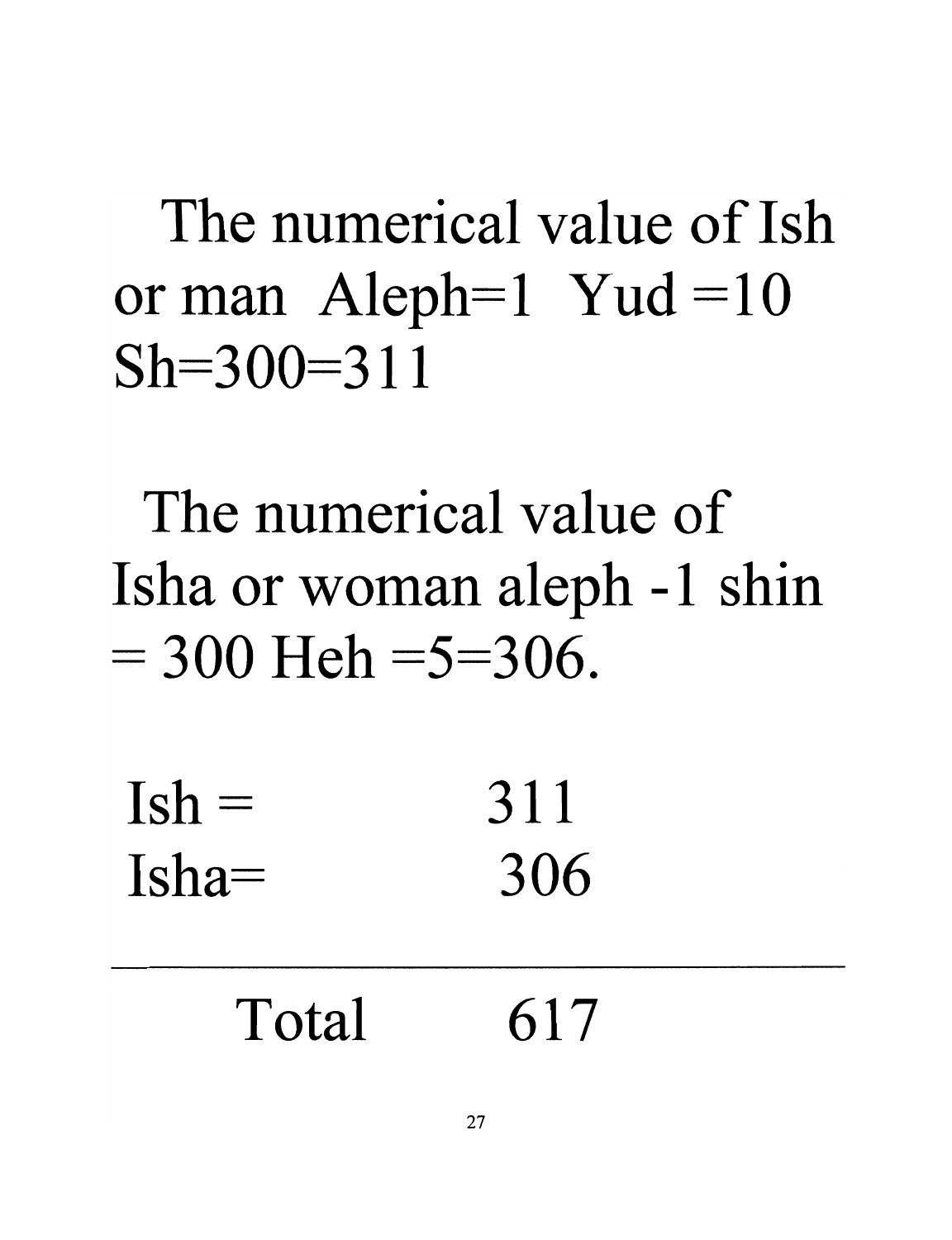| Total      | 617 |
|------------|-----|
| need       | 666 |
| difference | 49  |
|            |     |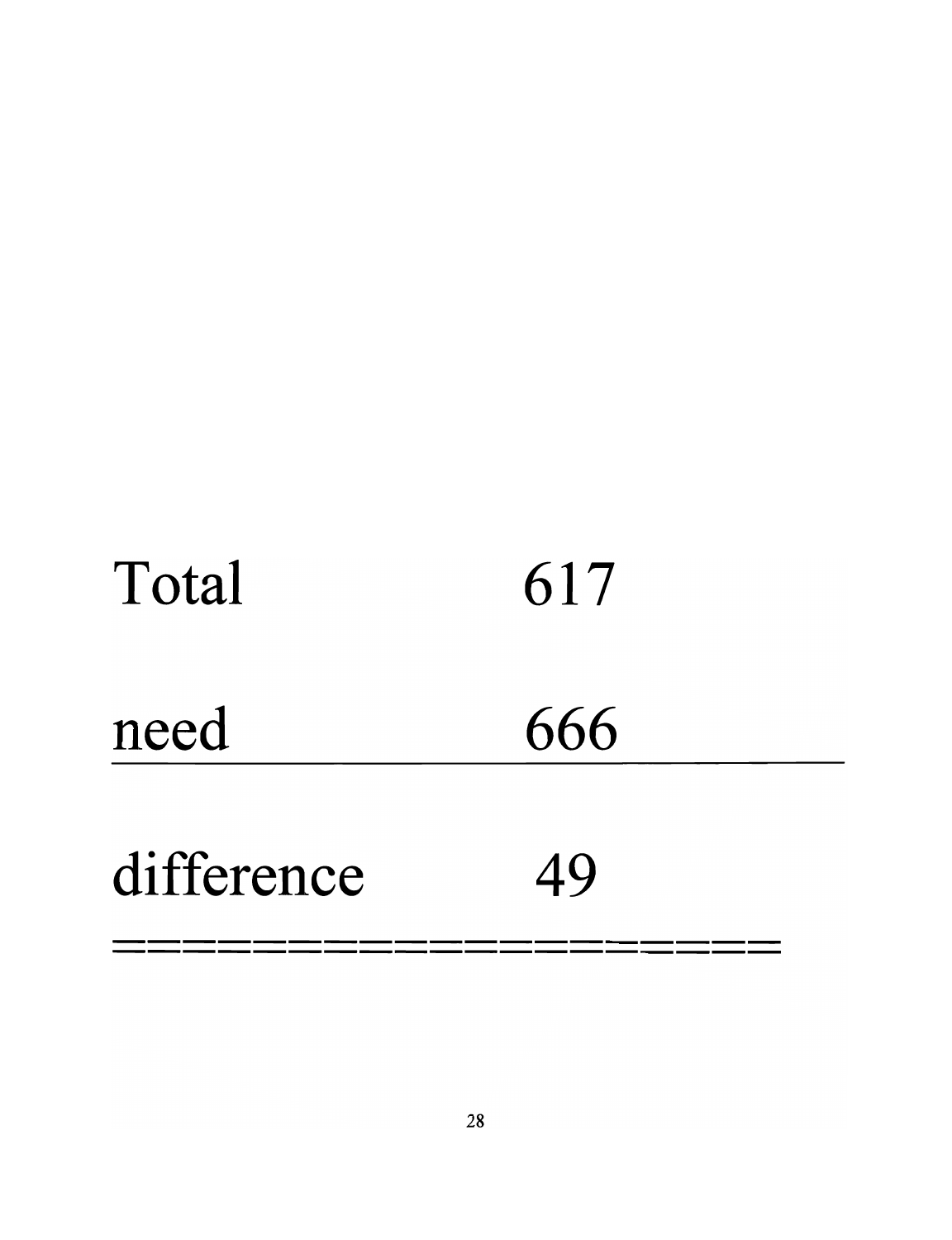Difference of 49 means that in order for man/ woman to attain and reach perfection and communion

with God

man/ woman must observe the Torah that was given after the Jews waited 49 days between Passover and Shavuot when the Torah was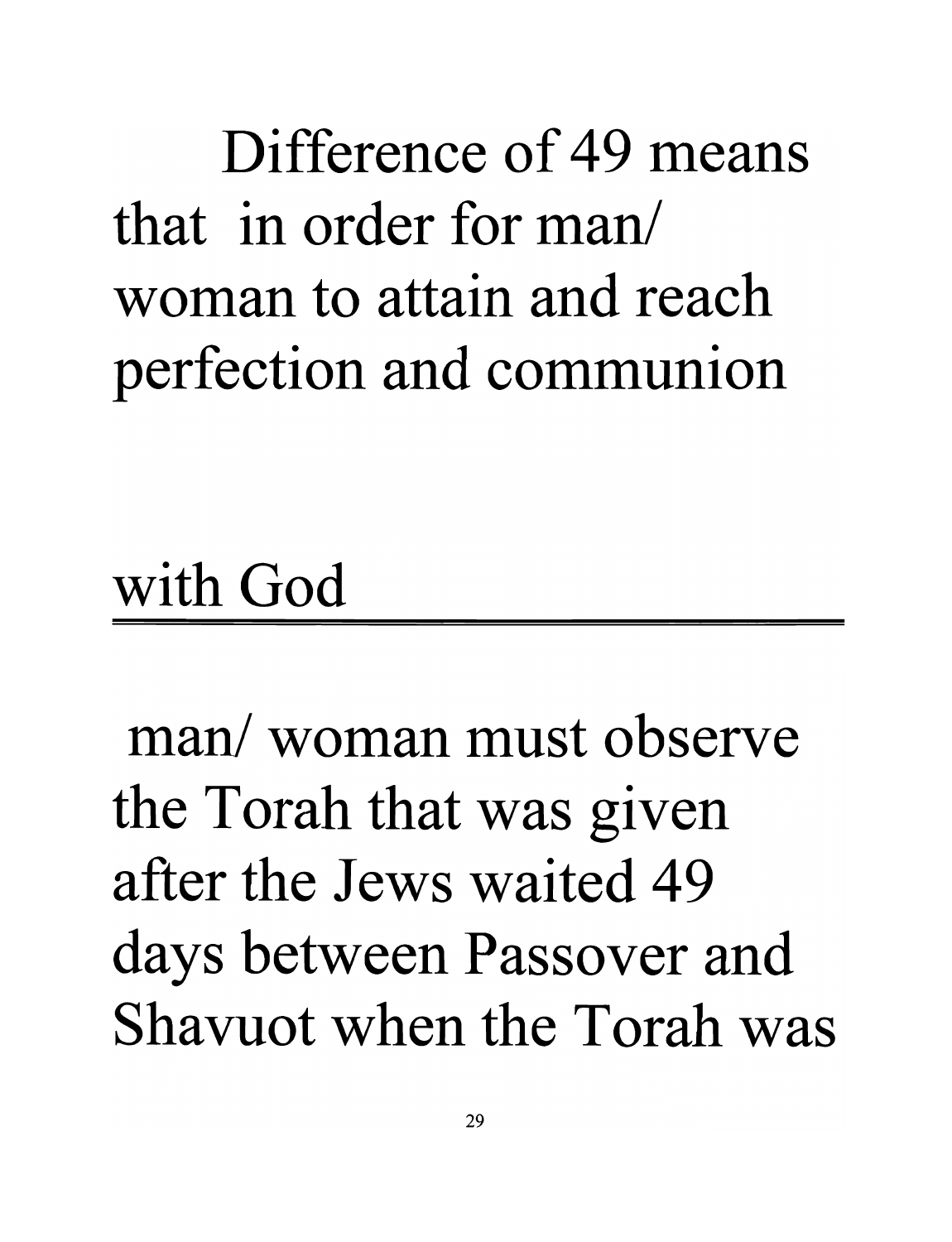given at Mt. Sinai 3326 years ago they then achieve perfection and attain **communion with God. Man/ woman as a unit are a**  complete person.

#### **Before man/woman**  marry they are incomplete.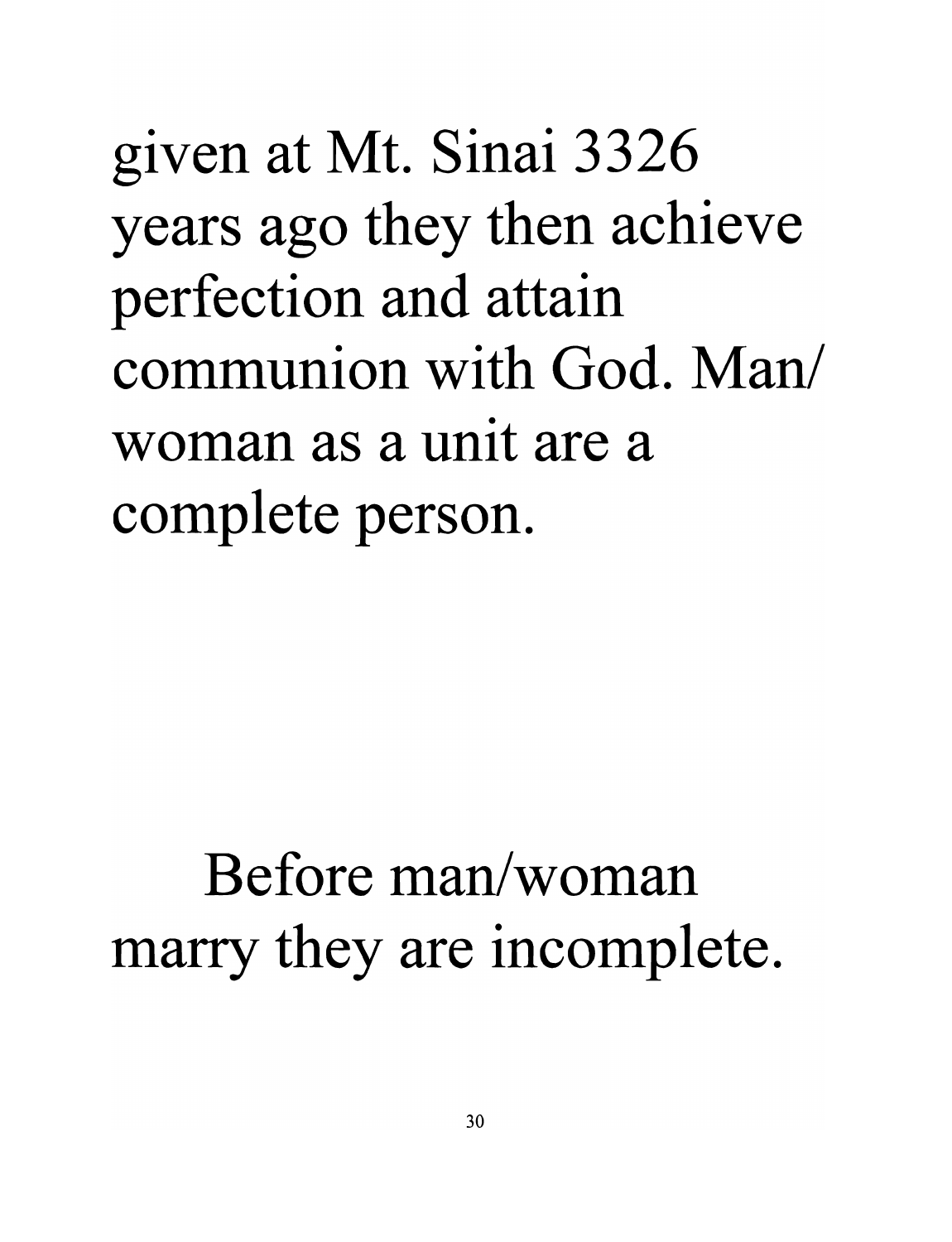When they marry the two souls are united and become one and complete.

In these books we will explore the Laws of the Four parts of the Shulchan Aruch that discuss the duties obligations and Privileges of Wife and Husband toward each other and toward God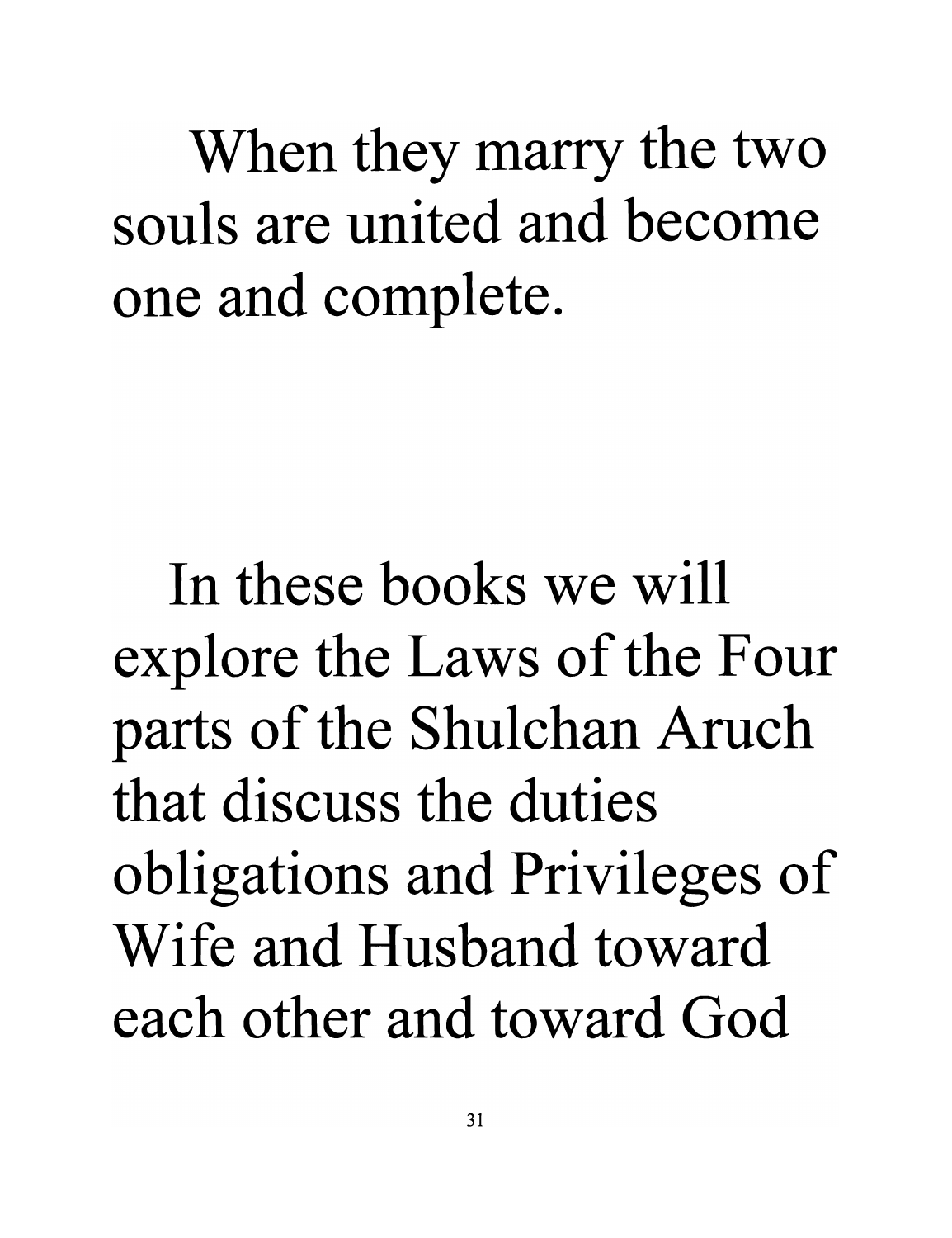by observing the laws of Taharot Hamishpoch the laws of family [Sexual] Purity.

I translated into English the original laws of Niddah as recorded by the Aruch Hshulchon on Yoreh Dayoh.

I have prepared extensive foot notes and supplemented the laws with my insights to **make them understandable**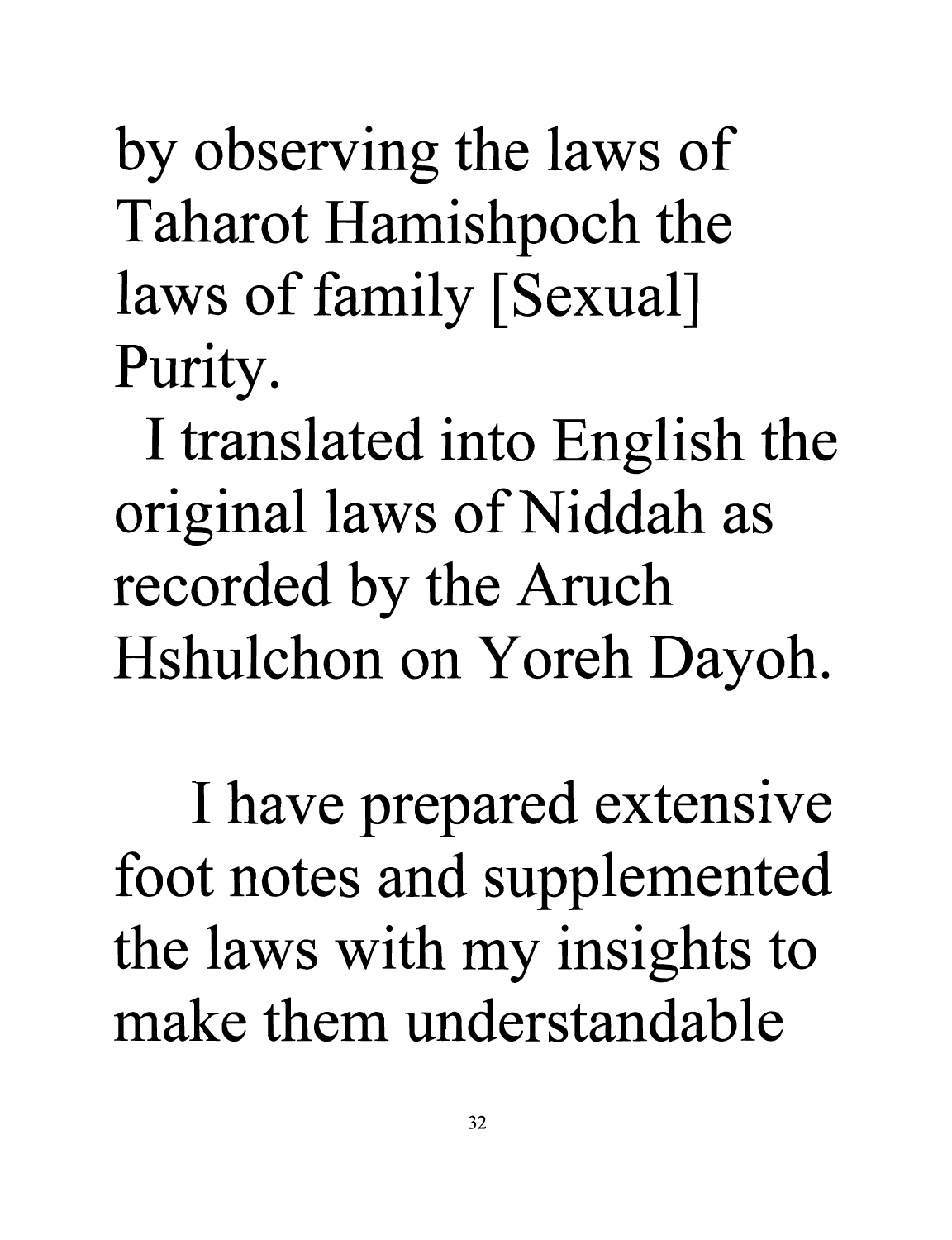to the modem Jewish couple who are interested in observing these mandatory laws. For the past 4000 years Jewish identity was expressed in the observance of the Chukim the laws that transcend mortal understanding as opposed to the Mishpotim the rational laws of all civilized societies based on the Seven Nohadic principles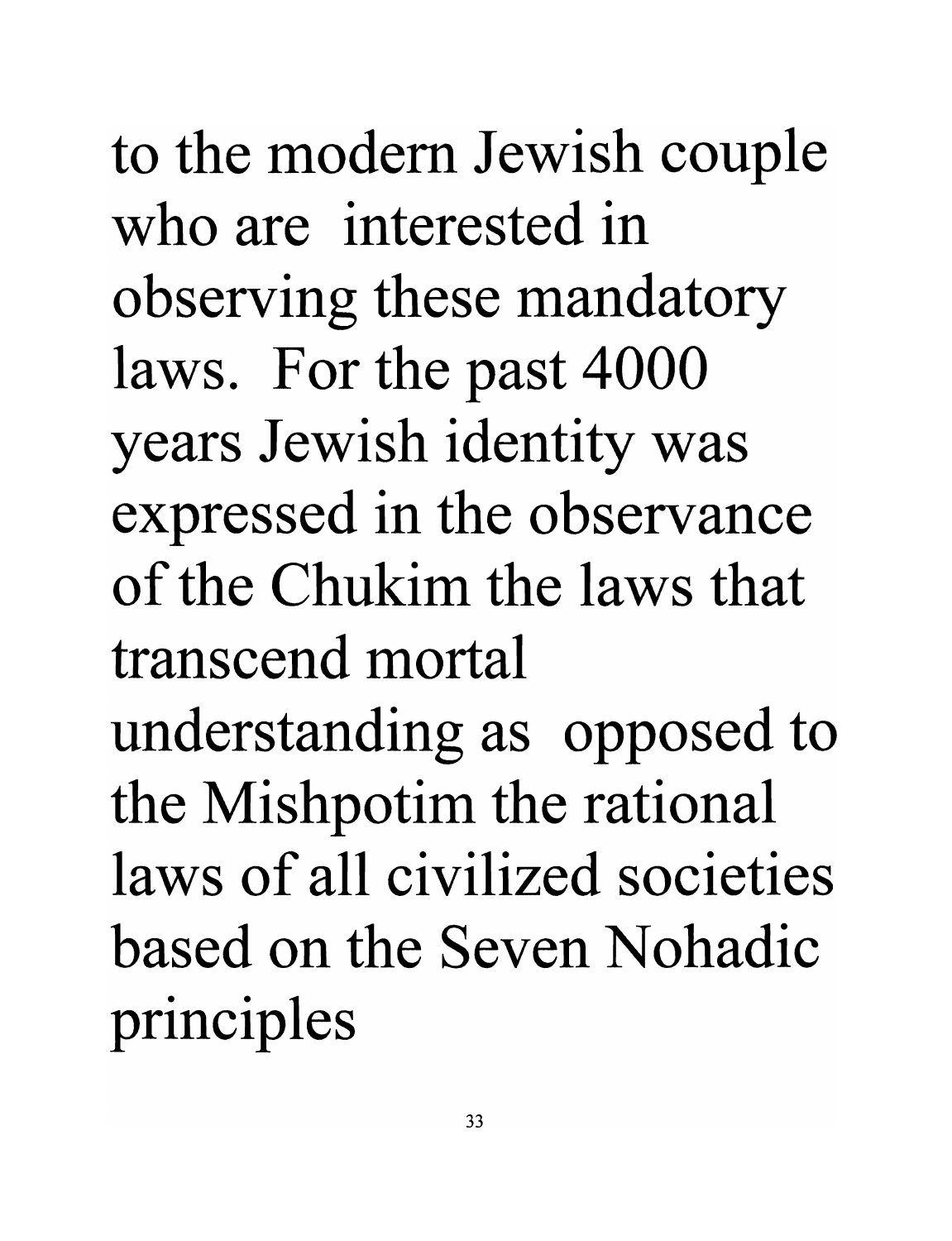I plan to highlight each chapter when they are short and prepare a separate Book for those chapters that are long in order to make it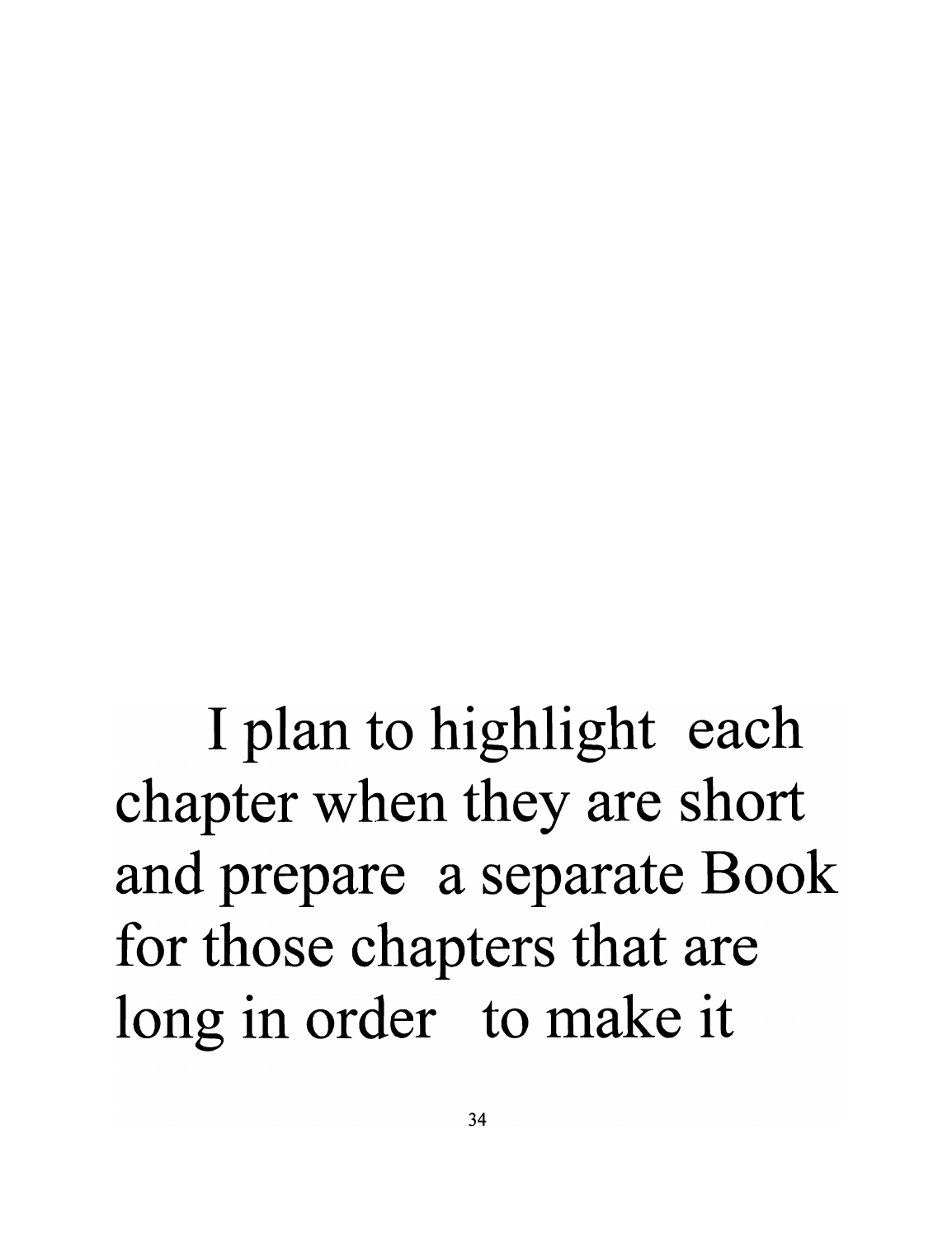easier to find the area that the reader is interested in researching.

I have received the approbation of one of the greatest Poskim decisors of Jewish Law -the late Yisroel Piekarski Zetzal , Rosh Yeshivah of the Rabbinical School at Lubavitz and the Hallachic advisor to the late